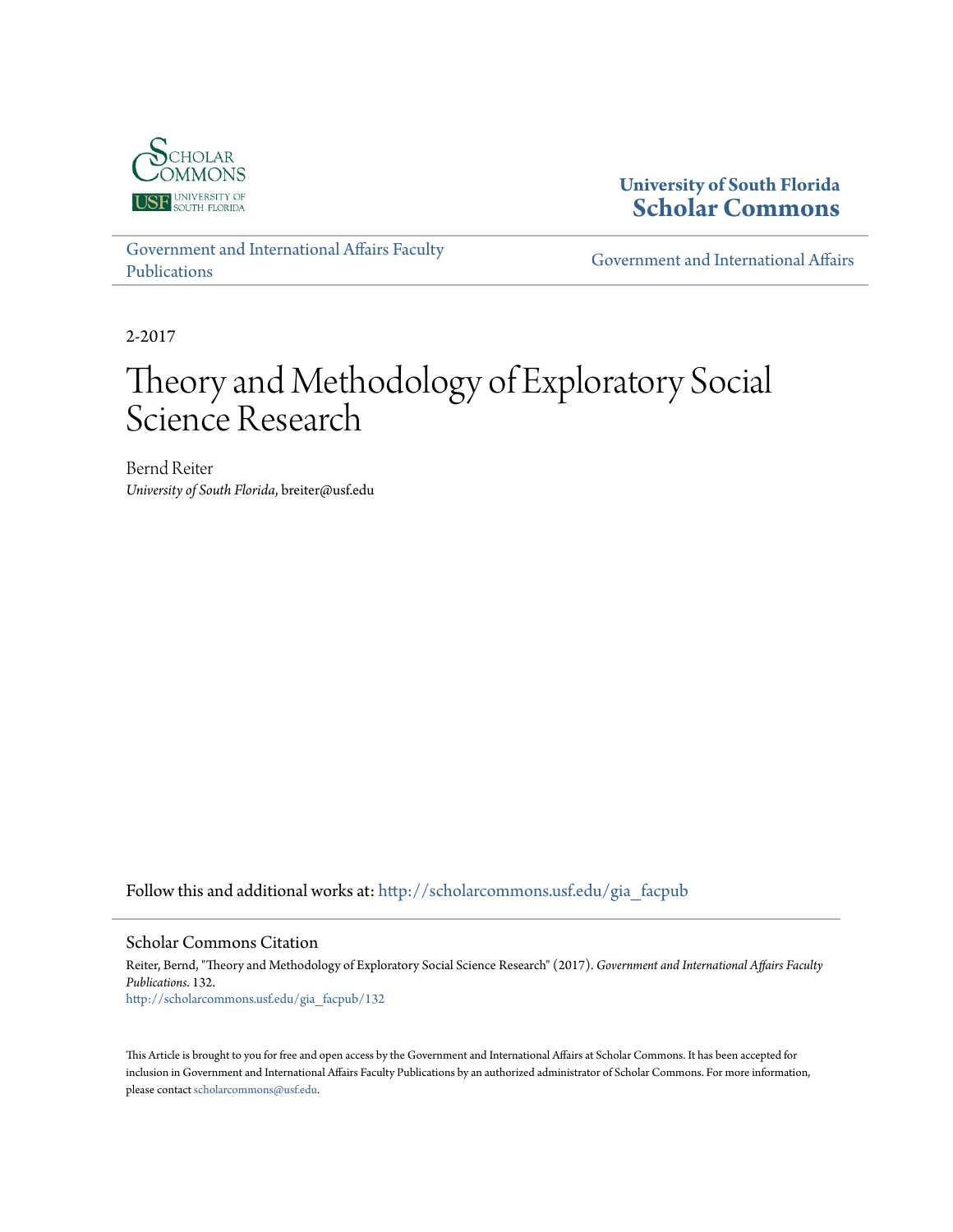

Human Journals **Review Article** February 2017 Vol.:5, Issue:4 © All rights are reserved by Bernd Reiter.

# Theory and Methodology of Exploratory Social Science Research



**Accepted:** 15 February 2017 **Published:** 25 February 2017





 **www.ijsrm.humanjournals.com**

**Keywords:** Exploratory Methods; Qualitative Methods; Interpretative Methods; Dialectics; Epistemology

## **ABSTRACT**

Confirmatory, deductive research cannot produce absolute truths, according Karl POPPER (2002). If we accept this premise, then it is worth giving inductive and explorative research another chance. Exploration can produce valid and insightful findings in the social sciences, if conducted in a transparent and self-reflexive way. It can also profit from applying dialectical thinking. This article proposes a rationale for exploration in the social sciences and it elaborates the criteria on which such research must stand.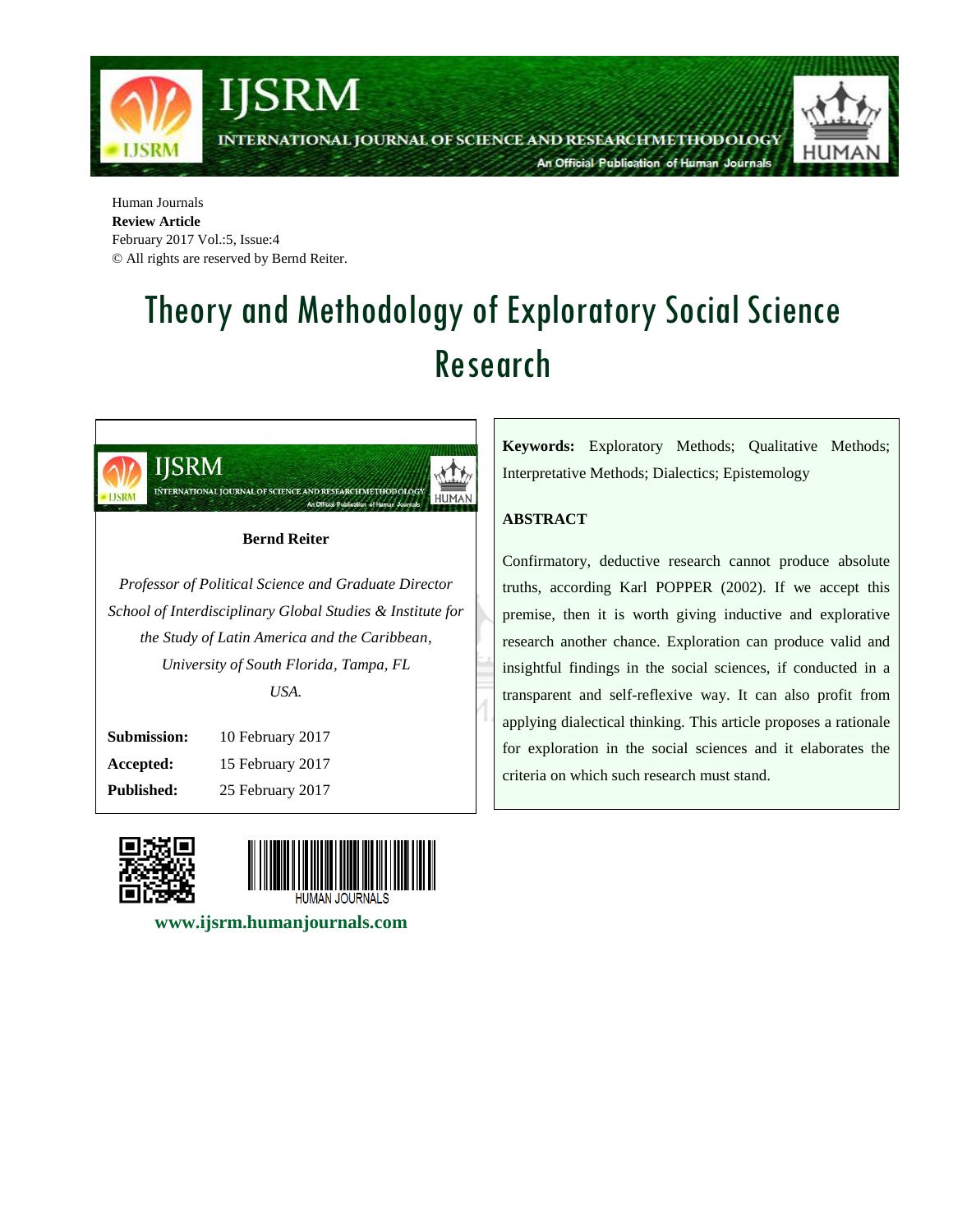#### **INTRODUCTION**

The social sciences have reached a moment of strong self-reflexivity. Feminist standpoint theory has firmly undermined the possibility of pretending to conduct "neutral" and "objective" research without considering one's own positionality in the research process. It is only by facing one's limitations and biases that one can hope to address them. There no longer is a legitimate justification for "playing the God trick" (HARAWAY, 1988) and pretending that one can do research from no-where, without a specific interest, while seeing everything. Methods provide no solution to this situation – particularly not quantitative methods. To the contrary, statistics and regression analysis have contributed more than any other method to introducing, and hiding, bias into the research process and its findings. No other method is so connected to the invention of European white male supremacy than statistics. Regression analysis was, after all, invented by Francis Galton precisely to prove white European, male superiority.

Thus, the insights about science as a social activity of knowledge production and the demands for "strong objectivity" put forward by feminist standpoint theorists have thoroughly undermined any possibility of naively claiming neutrality and traditional objectivity simply because one follows "scientific methods." (HARDING, 1991, 1993, 2008) The only possible way forward is to face the consequences of inevitable bias and partiality and to seek ways to limit, or counterbalance, its impact.

Furthermore, the deductive research process, as Karl POPPER (2002) readily admitted, is unable to produce *the* truth. Given the limitations of deduction and the need for strong objectivity and self-reflexivity, induction and exploration deserve another look – even more so as the different attempts to establish an inductive, as well as an abductive, research program, proposed in different ways by such authors as Jo REICHERTZ (2003), Udo KELLE (2005), Pedro BENDASOLLI (2013), and Hubert KNOBLAUCH (2014), have, in my evaluation, all fallen short of providing a sold epistemological foundation for conducting inductive as well as abductive research. The same is true for the different, earlier, attempts to justify inductive research of such authors as Charles PEIRCE (1974, 1979), Herbert BLUMER (1954), Barney GLASER (1978, 1992), Anselm STRAUSS (1987, 1990), as well as Anselm STRAUSS and Julliet CORBIN (1990).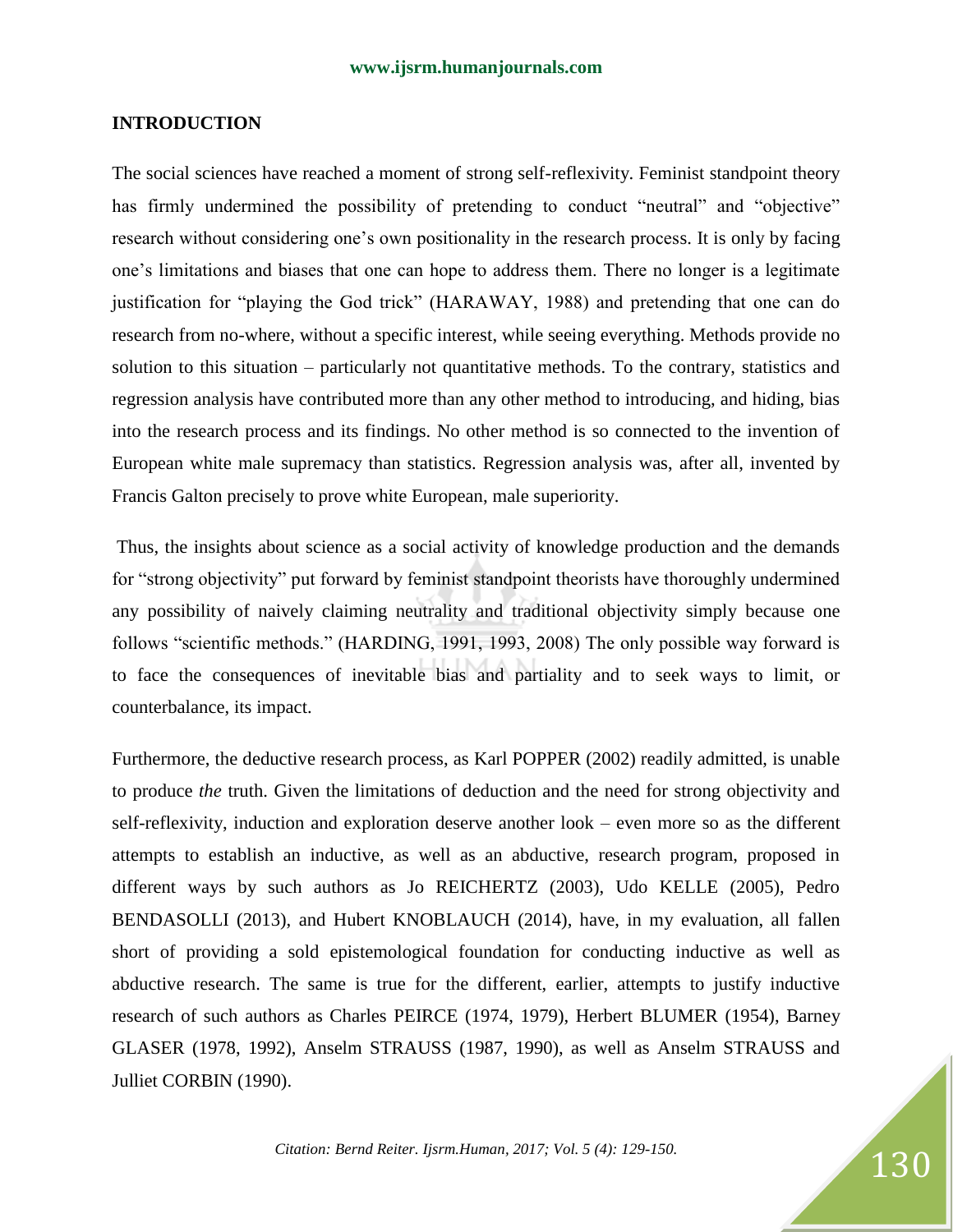This article aims at proposing foundations for exploratory research in the social sciences. Inspired by the recent debates on qualitative methods (GERRING, 2001; GEORGE & BENNETT, 2005; BRADY & COLLIER, 2004; MAHONEY & RUESCHEMEYER, 2003; RAGIN, 2008) I seek to demonstrate that exploratory research also has a place in the social sciences. To be reliable, exploratory research should be conducted in a transparent, honest and strongly self-reflexive way - and follow a set of guidelines to ensure its reliability. Exploratory research, if conducted in this fashion, can achieve great validity and provide new and innovative ways to analyze reality.

To legitimize and provide a solid epistemological basis for exploratory research in the social sciences, it has to be based on a philosophy of science; it must be articulated within an epistemological framework; and it must be able to formulate a comprehensive methodological framework to justify its methods. It must also be based on an explicit ontology of the social sciences in order to determine what is accepted as "real" and as factual. In this article, I seek to first elaborate the foundations of exploratory research. I then offer some rules and guidelines aimed at ensuring reliability and objectivity. In doing so, I hope to take a step in the direction outlined above.

### **The Limits of Confirmatory Social Science Research**

Confirmatory social science dominates the field. Most social scientists use quantitative or qualitative methods in order to prove, or corroborate, their hypotheses. Confirmatory research is what graduate students train for and what qualifies most researchers for a tenure-track academic job. Confirmatory research has indeed many advantages—some of which are also very relevant for exploratory research. Confirmatory research allows for a clear formulation of a theory to be tested in its application, commonly formulated as hypotheses; it allows for bringing order into the research process by formulating theories and related hypotheses up front, and developing a research design and the methodological tools best suited to address the research question, which is also formulated up front. By formulating research questions, theories, hypotheses, a research design, and a method—and by forcing the researcher to operationalize the involved terms and concepts and think of indicators to assess them—confirmatory research provides a clear scheme that is easy to follow and hence easy to teach. If trained appropriately in confirmatory research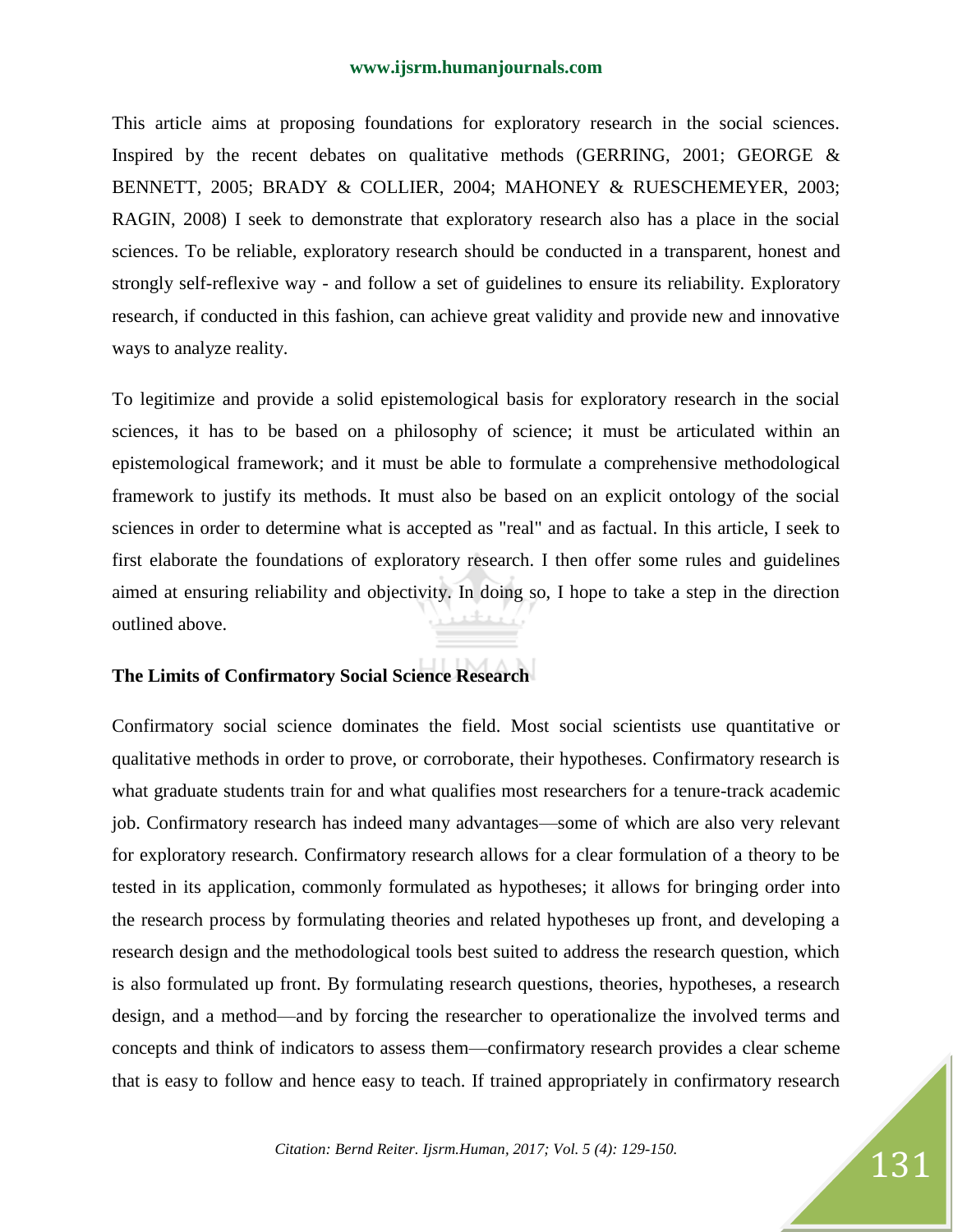techniques, researchers know how to proceed. Taking inspiration from the work of Karl POPPER [1936] (2002) and Carl HEMPEL (1966), confirmatory research provides schematic and standardized procedures and thus offers a mental map for how inquiry proceeds.

When testing hypotheses, we normally are not pressed to justify where these hypotheses came from. Popper argues that asking this question is falling prey to "psychologism." After all, argues Popper, when doing science, we need to concern ourselves not with where ideas come from, but how to assess them systematically. Asking where ideas come from, according Popper, is a question for the psychologist and of no relevance to the scientific endeavor.

This neglect of scrutinizing where theories and hypotheses come from, however, has led to a systematic neglect of appreciating the bias that goes into theory and hypothesis formulation. But, as such feminist scholars as Sandra HARDING (1991) and Donna HARAWAY (1988) have convincingly argued, research cannot start from nowhere. Who we are, our interests, backgrounds, training, and culture all influence what questions we ask, how we ask them, and even what we accept as confirming evidence. Our approach to knowledge is "situated," and the worst thing we can do is to pretend that it is not, thus playing the "God trick" (HARAWAY, 1988). If we fail to appreciate our potential biases, limitations, and partial views, then we give away any chance to consider, address, let alone mitigate or control for these biases and limitations.

As we are no Gods, we approach reality necessarily from a specific angle. Our interests are shaped by who we are and where we stand – and thus what we are able to perceive. What we accept as a confirmation of our hypotheses is influenced by our previously held believes and convictions. Even what we are able to perceive as meaningful and patterned is influenced by what we already know, as explained already in the  $18<sup>th</sup>$  century by Immanuel KANT, in his thesis of transcendental idealism. Writes KANT in his *Critique of Pure Reason*:

―We have therefore wanted to say that all our intuition is nothing but the representation of appearance; that the things that we intuit are not in themselves what we intuit them to be, nor are their relations so constituted in themselves as they appear to us; and that if we remove our own subject or even only the subjective constitution of the senses in general, then all constitution, all relations of objects in space and time, indeed space and time themselves would disappear, and as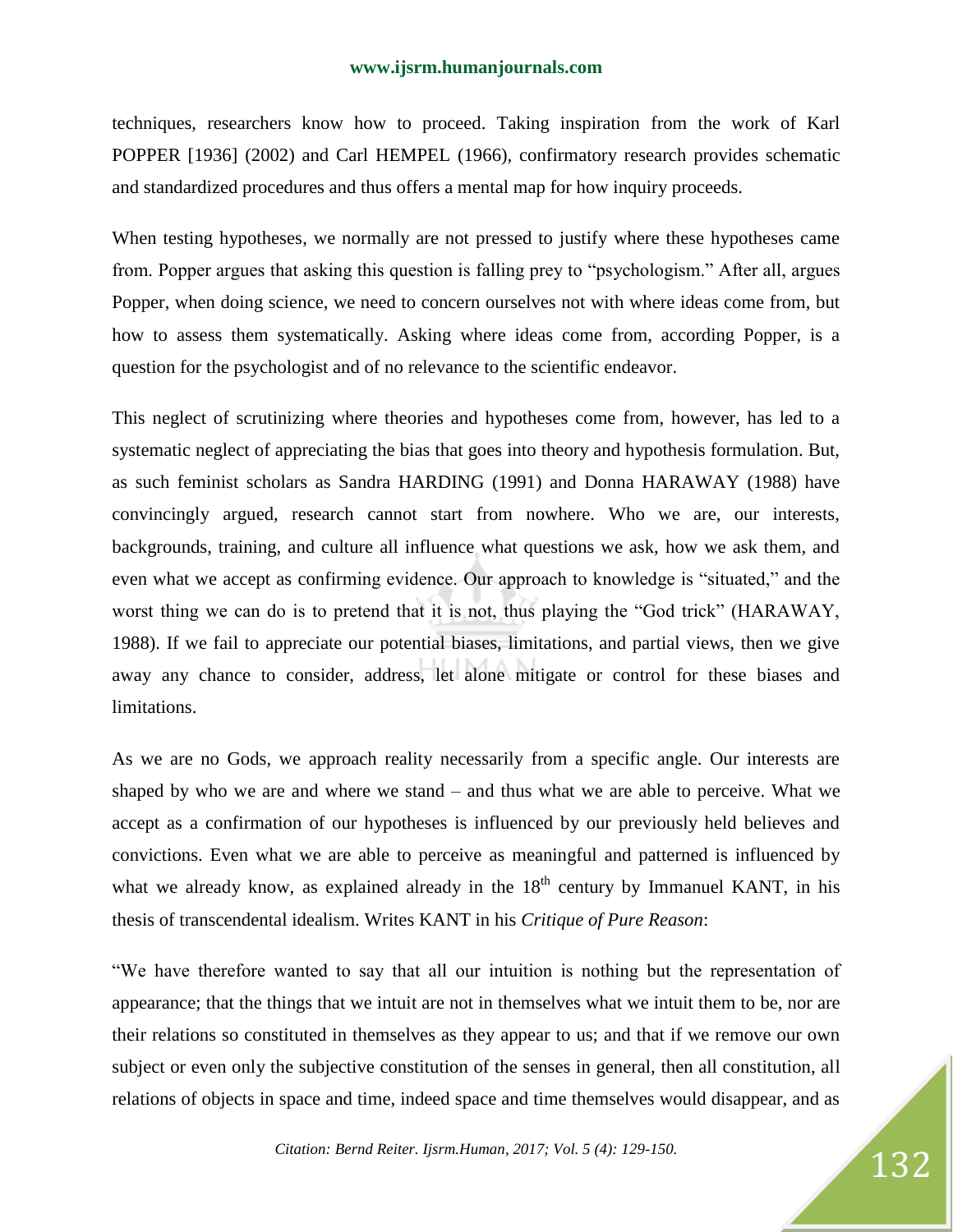appearances they cannot exist in themselves, but only in us. What may be the case with objects in themselves and abstracted from all this receptivity of our sensibility remains entirely unknown to us. We are acquainted with nothing except our way of perceiving them, which is peculiar to us, and which therefore does not necessarily pertain to every being, though to be sure it pertains to every human being." (KANT, 1781, p.138)

The skepticism expressed here by Kant does not claim that the material world exists only in our minds. He instead argues that that we cannot know anything about how the world *really* is, as it is our own naming, categorizing, and ordering that gives it meaning – to us. Our perception of the world is influenced by who we are and what we know. No amount of method can lead us out of this situation. If "rigorous" methods had this power, white, European male scientists would have never been able to hold on for so long to Eugenics, phrenology, craniology, and the "scientific truth" that found women and non-whites to be inferior to European white males. Distinguished professors, such as William Dandridge Peck (Harvard), John C. Warren (Harvard), and Samuel George Morton (Pennsylvania Medical College) used impeccable methods to measure craniums – but they failed to include their own limitations and cultural biases into their measurements. Francis Galton, one of the inventors of statistical research, was, after all, also one of the founders of the Eugenics Movement, which classified different people and groups along a scale of "fitness" and advocated different ways to avoid the reproduction of those deemed ―unfit.‖ Galton was knighted and received several academic distinctions, while never considering that his way of classifying people and groups was indeed biased by his own cultural situadedness.

The worst we can do, as researchers, is to pretend to see it all while producing partial knowledge  $instead - but framing our findings as "universally true." When we do that, we produce bad$ science. To produce a better science, or a "strong objectivity" (HARDING, 1991), we need to consider our situatedness, or positionality, our limitations, and biases. We also need to consider how we are perceived by those we seek to research and what sort of information might be out of our reach, or maybe even withheld from us, due to who we are and how we are perceived. We need to, finally, include ourselves in our investigation and introduce a strong self-reflexivity into the core of the research process. For inductive and exploratory research, this means, first, to lay open, and question, one's research interest. The research questions we ask and the initial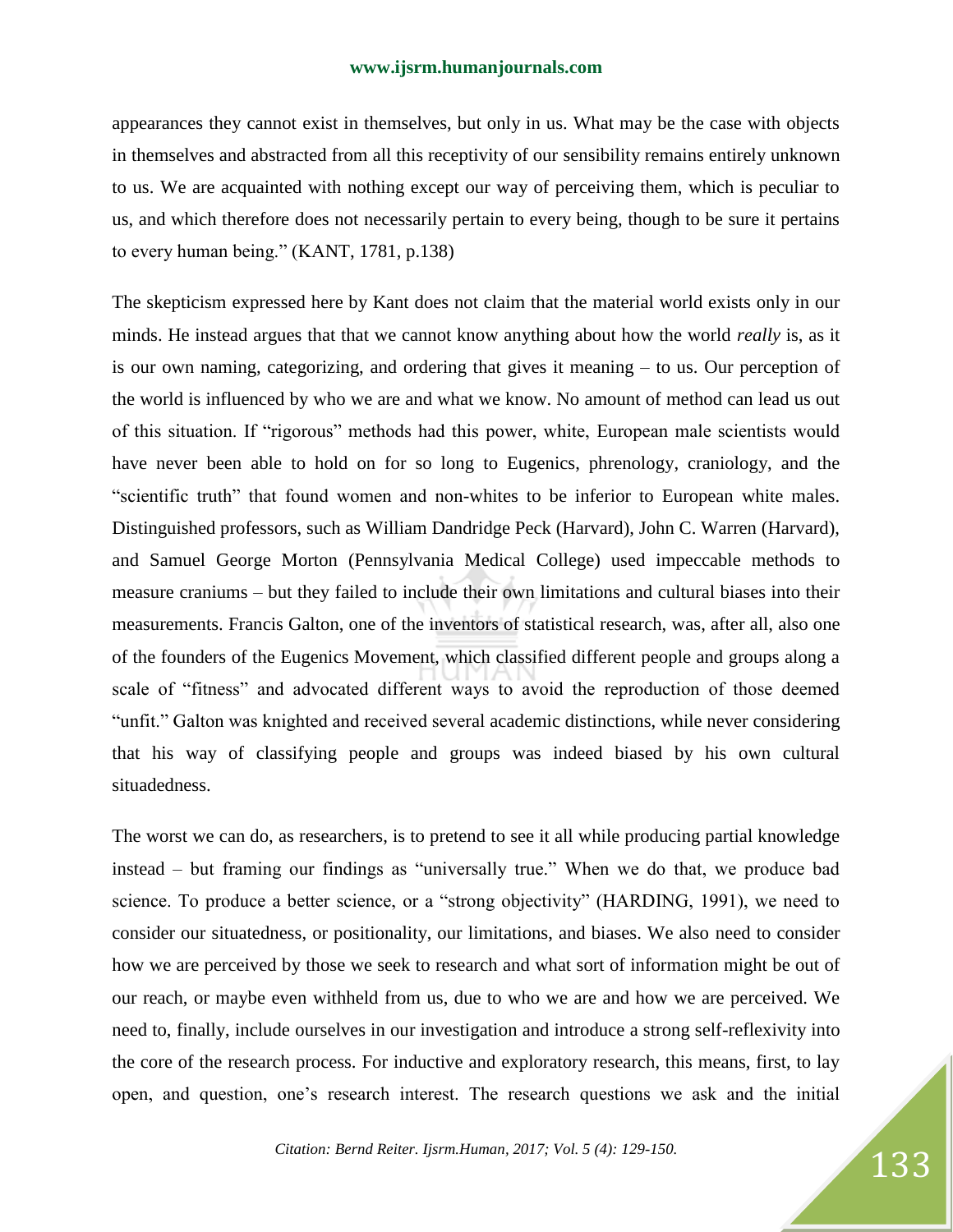hypotheses we formulate are not only influenced by who we are; they are constituted by our very being in the world, our culture, context, biography, sexual, gender, and racial backgrounds, and oftentimes, by the sort of funding we receive. When conducting self-reflexive research, we need to unveil this context and the motivations that drive us. We also need to reflect on, and include, the 'why' of our research and the 'for whom.' In truly self-reflective and (self)critical research, we cannot afford to pretend that what happens with our work is not our responsibility.

These are hard questions for most social scientists to answer, as the honest answer to the question 'for whom' and to 'whose benefit,' in many cases will be 'for myself,' or 'for my tenure and promotion.' A social scientist producing work only for him-, or herself is, however, in a serious legitimacy crisis as, in general, 'for myself' is not enough.

As if this failure to include interest, situatedness, and positionality into the research process were not enough, confirmatory and deductive research has another weakness. As Popper has made clear, theories cannot be proved. He shows that "theories are not verifiable, but can be corroborated." (POPPER, 2002, p. 248) POPPER also states "the old scientific ideal of episteme - absolutely certain, demonstrable knowledge - has proved to be an idol. The demand for scientific objectivity makes it inevitable that every scientific statement remain tentative forever." (POPPER, 2002, p. 280) In other words, there is no way of closing the gap that forever separates our minds from empirical reality. All our theories, models and explanations of reality will always remain tentative, because they are products of our own, limited, minds and nothing can guarantee that reality behaves according to our ideas. We strive to find laws - but nature and human behavior might not follow any laws. We can identify causal mechanisms, but we have no guarantee that history unfolds along a cause-effect pattern. Independent variables will always remain mental constructs and they will never be truly independent from other factors. Dependent variables actually depend on much more than the independent variables we have chosen to examine.

Karl POPPER (2002) has thus put a heavy burden on the shoulders of confirmatory research. Confirmatory researchers have responded to this challenge by developing ever-new and more reliable methods, computer programs, and other data processing machines, but the resulting reliability only applies to those same methods, programs and machines - never the findings.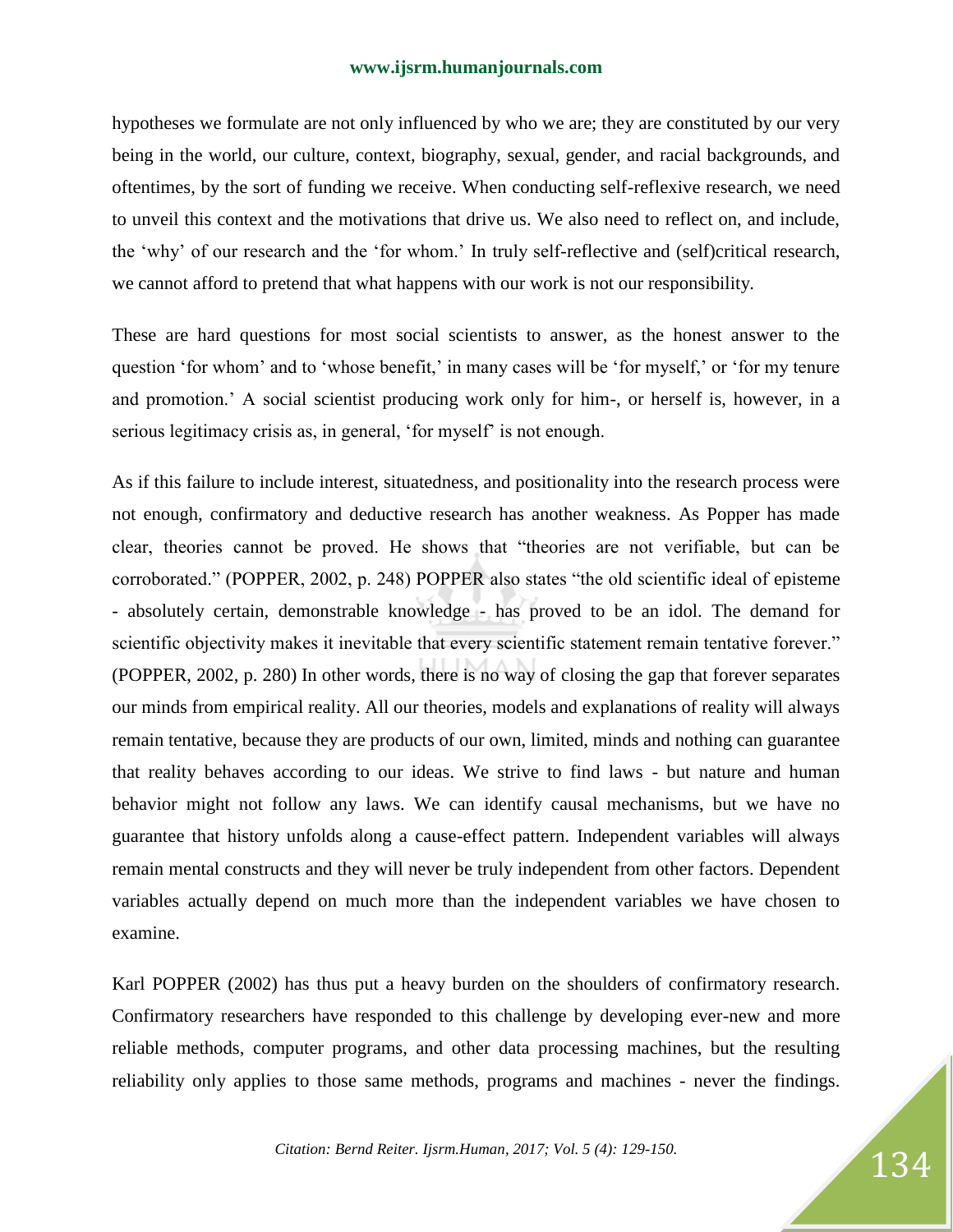Confirmatory research is highly efficient in improving the reliability of their own methods, but completely unable to deal with the basic problem of how their findings relate to reality. To be able to transform complex sensorial information into data that can be fed to the data processing machines that are able to correlate them in different ways, sensorial information must be broken down into codes – in most cases, binary codes of 0s and 1s. Statistical research relies on coding, that is: fitting reality into processable data. It is here that its greatest weakness lies, as in the jump from sensorial information to processable data, much of the relevant information is lost. Ultimately, then, the strength of statistical data processing is bought with a weakness in validity, producing a sort of paradox: The more reliable scientific methods, the less valid their findings.

Often, deductive research in the social sciences, particularly the research based on large data sets and statistics, fails to produce the kinds of results the advocates of the "behavioral revolution" of the 1950s had hoped for. Most of this research confronts the reader with difficult-to-understand technical jargon, complicated mathematical equations, and findings that offer little understanding and even less learning. The discussion about this research tends to focus on the methodological apparatuses applied, thus making it a discussion among experts, while loosing sight of its relevance to a broader audience and its application. Instead of achieving more reliable information about the social world, this kind of research has created a new problem: it produces an abundance of findings that are not intelligible, not accessible, and thus not relevant to a broader audience. While it is clear that having a well-justified methodology and reliable methods in social science research is important, the long history of statistical research in the social sciences also makes clear that social inquiry cannot be reduced to a technique and irrevocably remains a skill and an art. (FEYERABEND, 2010)

Indeed, if POPPER (2002) is right and achieving absolute truths about reality, especially human reality, is out of our reach when employing deductive scientific research apparatuses, then what can, and should, science, and social sciences in particular, do? Exploratory and inductive research programs offer some attractive alternatives. They are based on an explicit recognition that all research is provisional; that reality is partly a social construction; that researchers are part of the reality they analyze; and that the words and categories we use to explain reality arise from our own minds and not from reality. In other words, what we perceive and how we perceive it has more to do with us than with the reality we observe. Explicitly taking all these factors into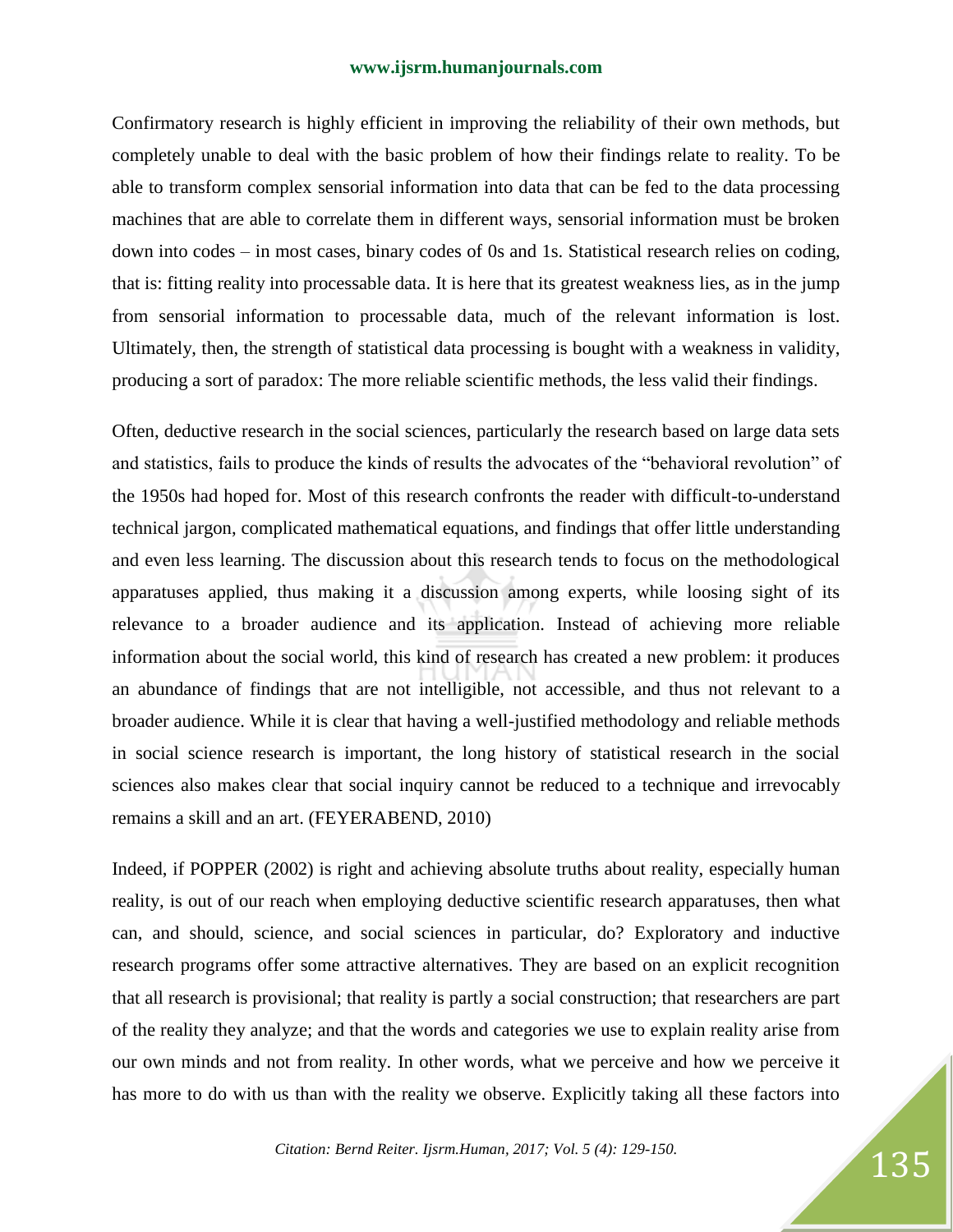account and thus discrediting the myth of the possibility of neutral, objective and value free research, the exploratory and inductive social science research program offers a radically different approach to social science and research.

#### **Social Science Ontology and the Importance of A-Priori Theorizing**

Any fact must be perceived and understood to become a "fact." First, it must be perceived by someone, interpreted, and finally used in the recipient's own effort to make sense of it, placing it within a frame of reference. Feminist epistemology, as presented by authors such as Donna HARAWAY (1988) and Sandra HARDING (1991) noted this long ago and so have some sociologists of knowledge (e.g. LATOUR, WOOLGAR, and SALK, 1986). Reality is unescapably entangled with the human condition.

This means that the models, ideas and theories that we already know and understand influence the way we perceive reality, as well as *what* reality we perceive. (MUSGRAVE, 2000) If the analytical tools available to us only provide one way to "read," understand and give meaning to our sensory impressions - then this will be the only way we perceive and understand reality, or: this is the only reality we get to know and understand. If, for instance, we understand the world in terms of "race," then what race is what we will see. The same is true for seeing and understanding the world in terms of class, gender, religion, and concepts such as market, class struggle, balance, etc.

The researcher's task, then, is still inspired by Paulo FREIRE (1993) and Jean-Paul SARTRE (1994). It is to amplify and extend our conceptual tools and therefore to be able to see more, more clearly, and more accurately. If research is critically dependent on our own mental models, categories, theories, and concepts - then better and more accurate research can be achieved the more we amplify the analytical repertoire, or toolbox, of the researcher. If our mental structures determine, in part, what we can perceive - then we have to find ways to amplify our mental structures. The process to do so is properly called *learning* and it is strongly and directly related to education, more precisely the German "Bildung" - that is: a historical, reflexive, and selfcritical perception and understanding of the world.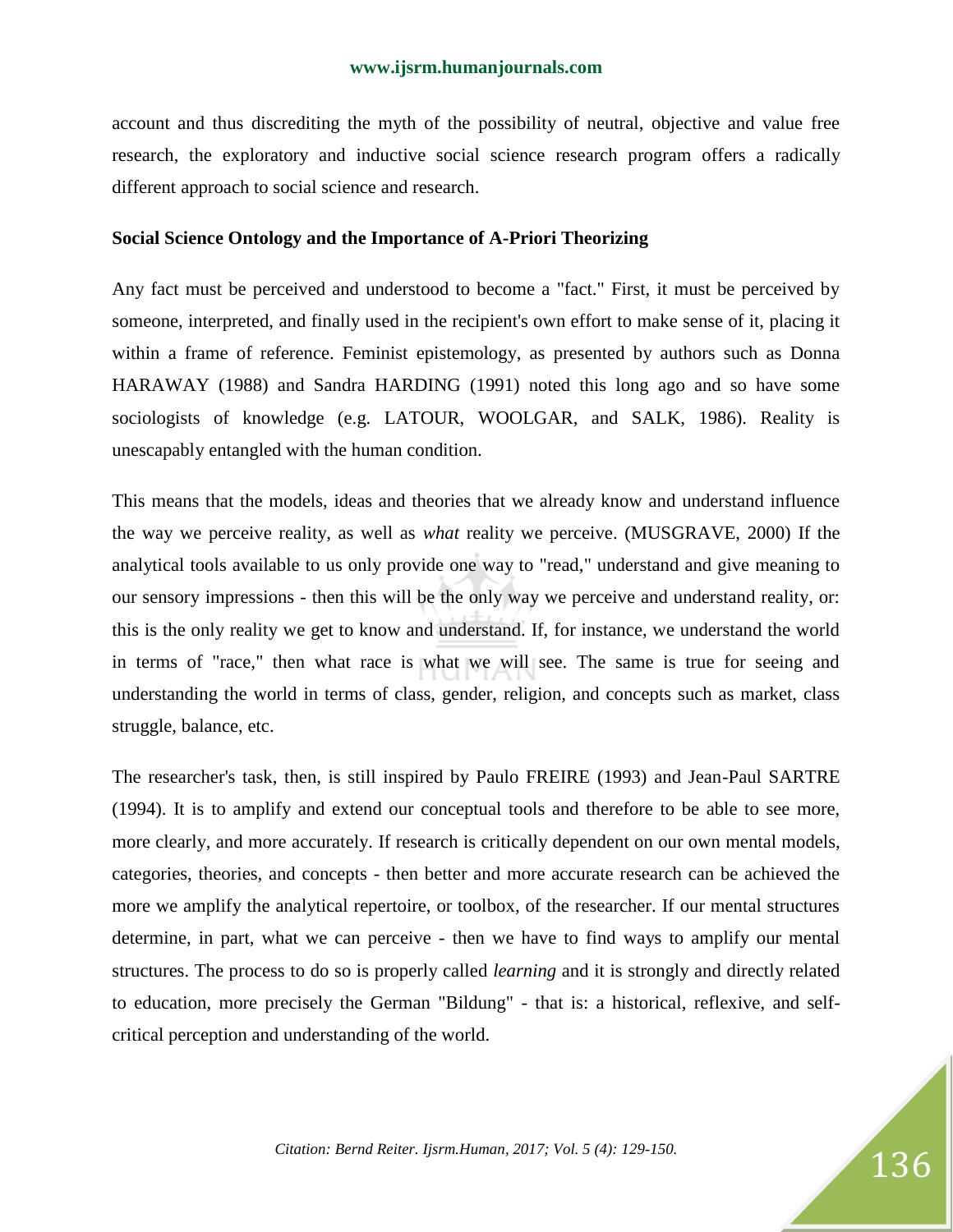Thus we can state: Theories are tentative explanations of how and why the different elements of the world relate to each other. This does not mean they really do. Theorizing about - and therefore explanation of - the world is an effort to make sense of it, to sort and put it in the causal sequence. Theorizing sheds light on a well-defined and limited segment of reality. Good theories lead to good questions – and good questions allow us to discover new aspects of reality.

The good social science question is never "what really happened? " What really happened will be depend on the accounts of each participant. In this context, a good question is one that is fruitful, because it allows us to explore hitherto unexplored aspects and possibilities of explanation and causation. The good explanation is plausible and it makes sense; it allows for the explanation of a phenomenon in a clear, simple and compelling way. It is compelling when the observed reality does not contradict the proposed explanation of its causal connection. Theories thus cannot be true or false, as they have no ontological status. As thought patterns they may be more or less helpful and supportive of our ongoing effort to explain the world, to make sense of it. (POPPER, 2002)

A priori theorizing and the act of formulating explicit hypotheses before conducting research is necessary in both confirmatory, as well as in exploratory research. That is precisely because there is no a-theoretical perception of the world. Therefore, a pure exploration, starting from zero, is impossible. Our ideologies, knowledge, implicit theories, as well as our already available pool of explanations are part of our positionality and situatedness and they determine, and limit, what we can understand and perceive as meaningful. To produce more scientific arguments, we must consider and include these theories into the research process and make them explicit.

Furthermore, as we cannot perceive "reality" - but only small segments of it, the explicit formulation of a priori theory and hypothesis is the only way to limit and focus our approach to a complex reality. Without theory, we do not know where to look; without theory we cannot establish which factors may be relevant to our discussion. Thus, theories establish order and give relevance to reality – even if this order springs from our own mind. Without theory, we would observe a noisy mess that does not contain any information, lacking any structure and "meaning." Our own perception, i.e. what we perceive as meaningful and how we perceive it, is influenced, indeed determined, by what we already know – by our preconceptions about the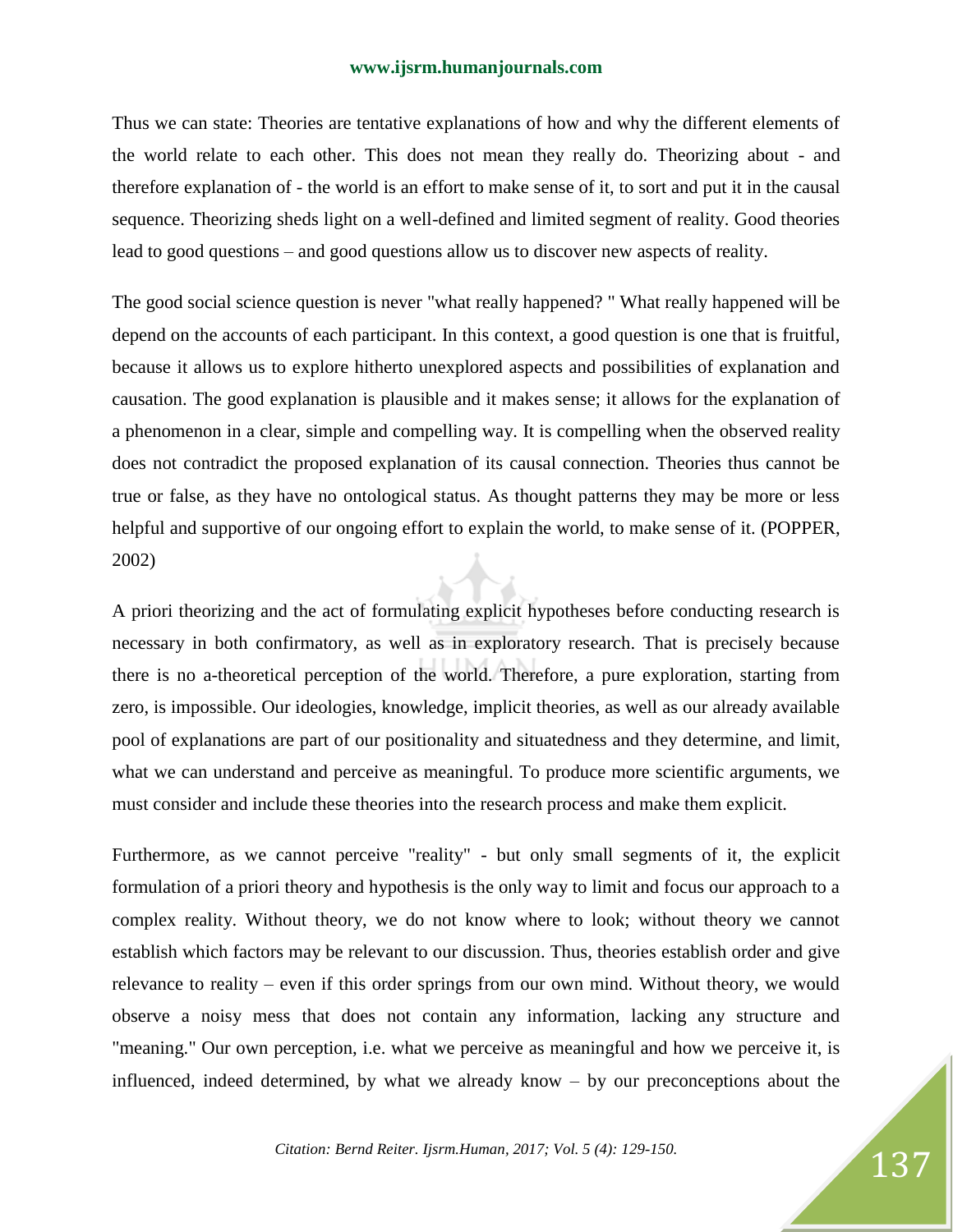world. Pretending to be neutral and starting an investigation without an already formulated theory leads us necessarily to introduce bias - without recognizing it. A purely explorative perception of the world is therefore impossible, since we cannot let go of our preconceived ideas, notions, categories, explanatory models and theories.

The different attempts to escape this "prison of the mind," in the form of Grounded Theory (GLASER & STRAUSS, 1967; GLASER, 1978, 1992; STRAUSS, 1987, 1990, as well as STRAUSS and CORBIN, 1990), "abduction" (PEIRCE, 1974, 1979; REICHERTZ, 2003; KELLE, 2005; BENDASOLLI, 2013, and KNOBLAUCH, 2014), or "sensitizing concepts" (BLUMER, 1954) – all fail to appreciate the depth of the abyss separating human consciousness from reality. None of these approaches, in addition, takes adequate account of feminist standpoint theory and epistemology (understandably so, in some, older, cases).

It is, however, precisely feminist standpoint theory that puts the final nail into the coffin of approaching the world in a neutral, objective, or even vaguely postulated "open mind." There is no escape from who we are and how we are perceived and instead of pretending to be neutral and approach reality objectively by somehow "trying hard" to be neutral, or "bracketing" our positionality, we must take our situatedness and our standpoint into account and embrace the situatedness of our position and the partiality of our knowledge – if we want to produce a "strong" objectivity." In the words of Sandra Harding: "A stronger, more adequate notion of objectivity would require methods for systematically examining all of the social values shaping a particular process, not just those that happen to differ between the members of a scientific community."  $(HARDING, 1993, p.18)^1$ 

l

<sup>&</sup>lt;sup>1</sup> In addition, while the process of "abduction," as described by the several authors mentioned above, captures some of the practical proceedings in an exploratory and iterative research process, it lacks the philosophical grounding, as well as the concrete programmatic components of the process of the hermeneutic circle, elaborated by Hans-Georg GADAMER (1994). GADAMER's, *Truth and Method*, still provides the most satisfying explanation for how to understand texts, others, and reality as text, or discourse – and it provides the only logically coherent account on how to do so while taking feminist standpoint epistemology adequately into account. Compared to GADAMER's (1994) solid treatment of understanding and interpretation and HARDING's (1993) as well as HARAWAY's (1988) treatment of situatedness and partiality, the attempts to circumvent basic epistemological problems offered by the aforementioned group of authors appear weak, unsatisfying, and operating on the level of semantics alone. If we cannot perceive the world, and others, outside of our own mental, personal, social, cultural, racial, and gendered situatedness – renaming induction into "abduction" will not help.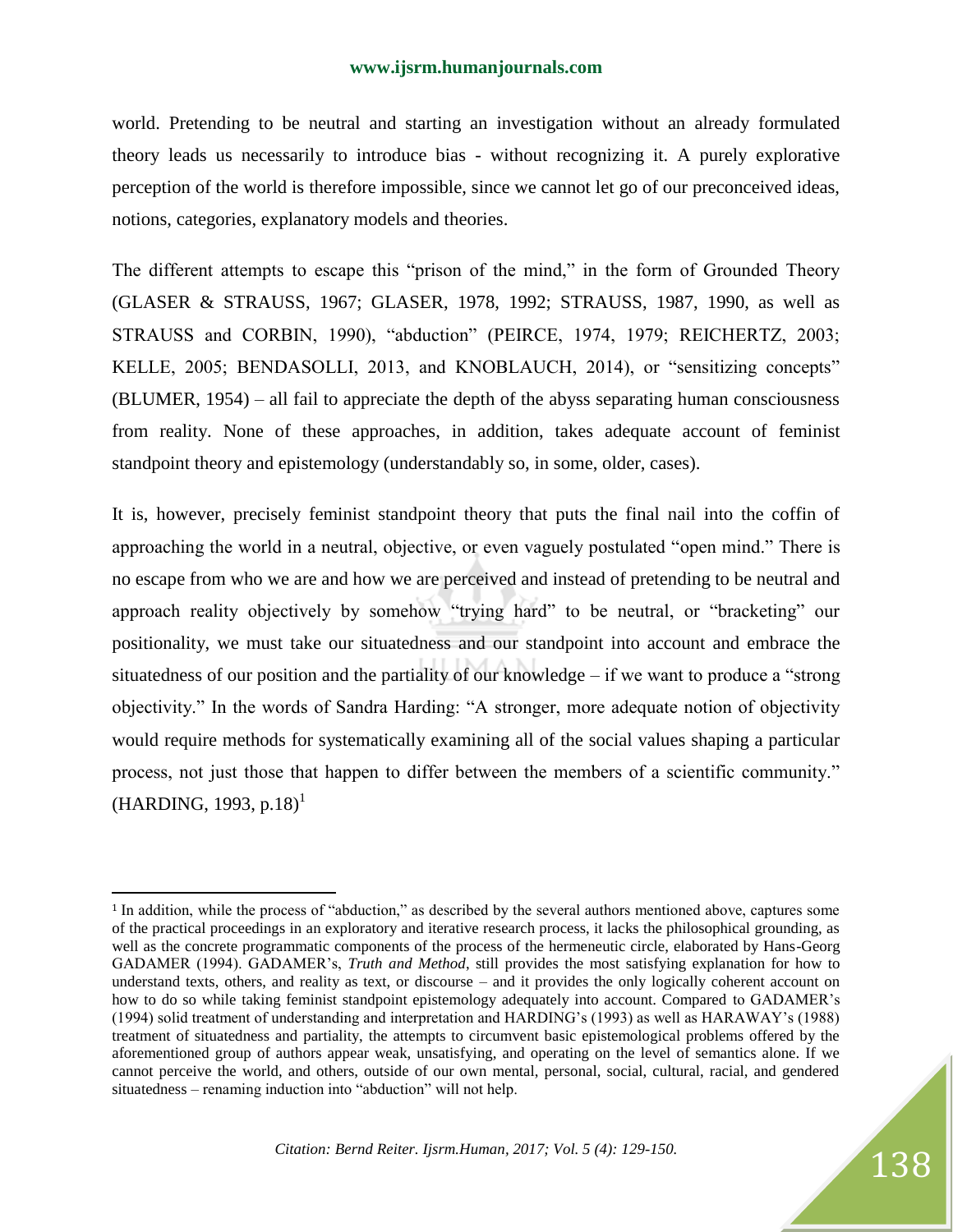The only option we have, as observers and explainers of reality and others contained in it, is to make our theoretical frameworks explicit and consider them. This means we have to be conscious of our own positionality as researchers (HARAWAY, 1988) and we always start our questions based on a previously formulated theory – even if we are willing and open to reformulate our initial theories and explanations as we proceed in the process of learning and expanding our conceptual tools.

However, an exploratory research program in this way is not to give new names to things. Naming things and believing things "really" are essentially like their names means falling into the trap of reification. Explorative research instead aims at applying new words, concepts, explanations, theories, and hypotheses to reality with the expectation of offering new ways of seeing and perceiving how this segment of reality works, how it is organized, or, more specifically how and in what way different factors relate to each other causally. In other words, it offers, an alternative way to "make sense" of the world, offering new approaches and angles, and counter-hegemonic alternatives to the act of explaining the world.

By observing and analyzing reality from a new and different angle, we can expect to unveil previously hidden facets of reality - if we are able to demonstrate the credibility and robustness of the causal connection that our new approach stipulates. This effort constitutes the core of exploratory research in the social sciences. This we can do only if we are fully aware of where we come from, about what our positionality is and what are our limits are. This kind of work, by definition, is inductive. The outcome of such research is that we are extending, expanding and diversifying our tools and frameworks with the expectation that we will be able to perceive more, better and differently, and that we will be able to make sense of what we previously found meaningless.

#### **Microfoundations and Causal Mechanisms**

Roy BHASKAR (2008), Daniel LITTLE (1998), and Andrew SAYER (2003) have all argued that social life does not follow rules and hard laws. Hence, the regularities in human behavior we are able to observe are not fundamental, foundational, or ‗governing' in Little's terminology, as they do not spring from any sort of law. They are phenomenal and as such they do not reveal anything about the causal mechanism that produced them. This is so, because human behavior,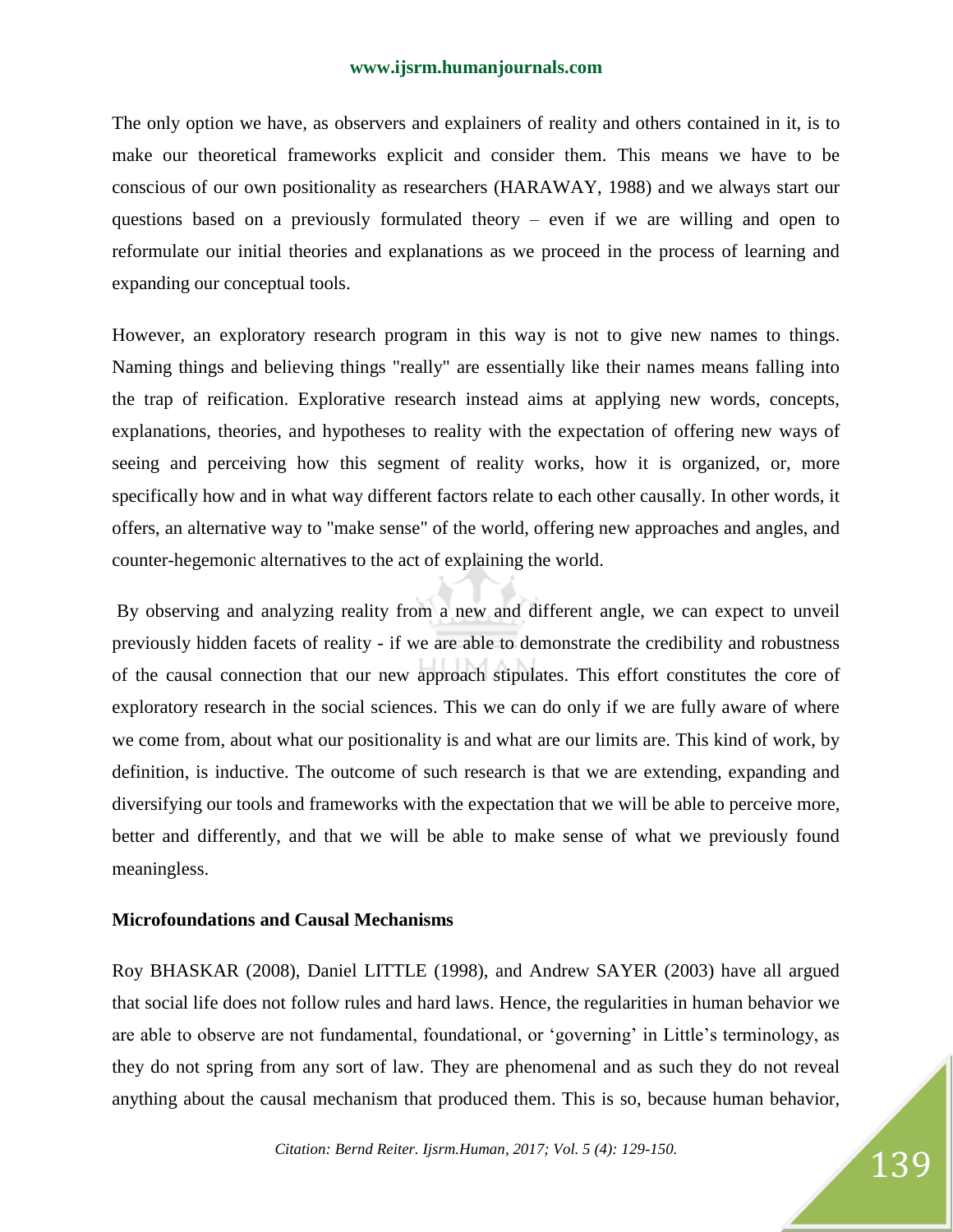even though we can sort it into rules and patterns, particularly when aggregated, always is, at least in part, willful. In a strong sense there is nothing we can learn from the regularities, or patterns, plotted from the *outcomes* of human behavior, because these regularities are not fixed or given and are not the result of any sort of foundational law. Humans do not necessarily respond to poverty with criminal activity and less formal educational does not necessarily lead to less income. An exclusive focus on behavioral outcomes and manifest behavior thus leaves us in the dark about the reasons for such behavior, its causes and motivations. In addition, by exclusively focusing on behavioral outcomes, we foreclose the possibility of understanding behavior and thus learn from it. What we get instead is a *mechanistic* depiction of *social* reality. The more sophisticated the statistical tools employed in this sort of analysis, the more it moves away from human, social, and hence culturally influenced behavior. The mechanistic models still springing from the behavioralist revolution lead further and further away from capturing and understanding human and social behavior.

By contrast, exploratory and inductive research focuses not on outcomes or results of human behavior, but directly on the causal mechanisms that underlie and produce social phenomena. Such a focus on causal mechanisms allows the researcher to achieve a learning process based on the "why" and "how" something happened – while always recognizing that this explanation flows out of a theory held by the same investigator. A commitment to micro foundations here means to trace back social phenomena and structural forces to individual behavior and the motivations and cultural context producing it. While such a commitment allows for the analysis of structures as causally relevant in facilitating, or restricting, human behavior – it demands that even the most complex structure be understood, and analyzed, as the result of individual human behavior. Concretely, this means a recognition that all structures are human-made and the result of human action. They all can be traced back to individuals and the organizations and groups humans form to advance their interest. Structures are, in other words, constructed and it is the task of social science to analytically deconstruct them in order to reveal their purpose and functioning.

When focusing on the micro foundations of human behavior and the causal mechanisms underlying aggregate human behavior, we thus focus directly on the origins of different outcomes of social, that is, human behavior.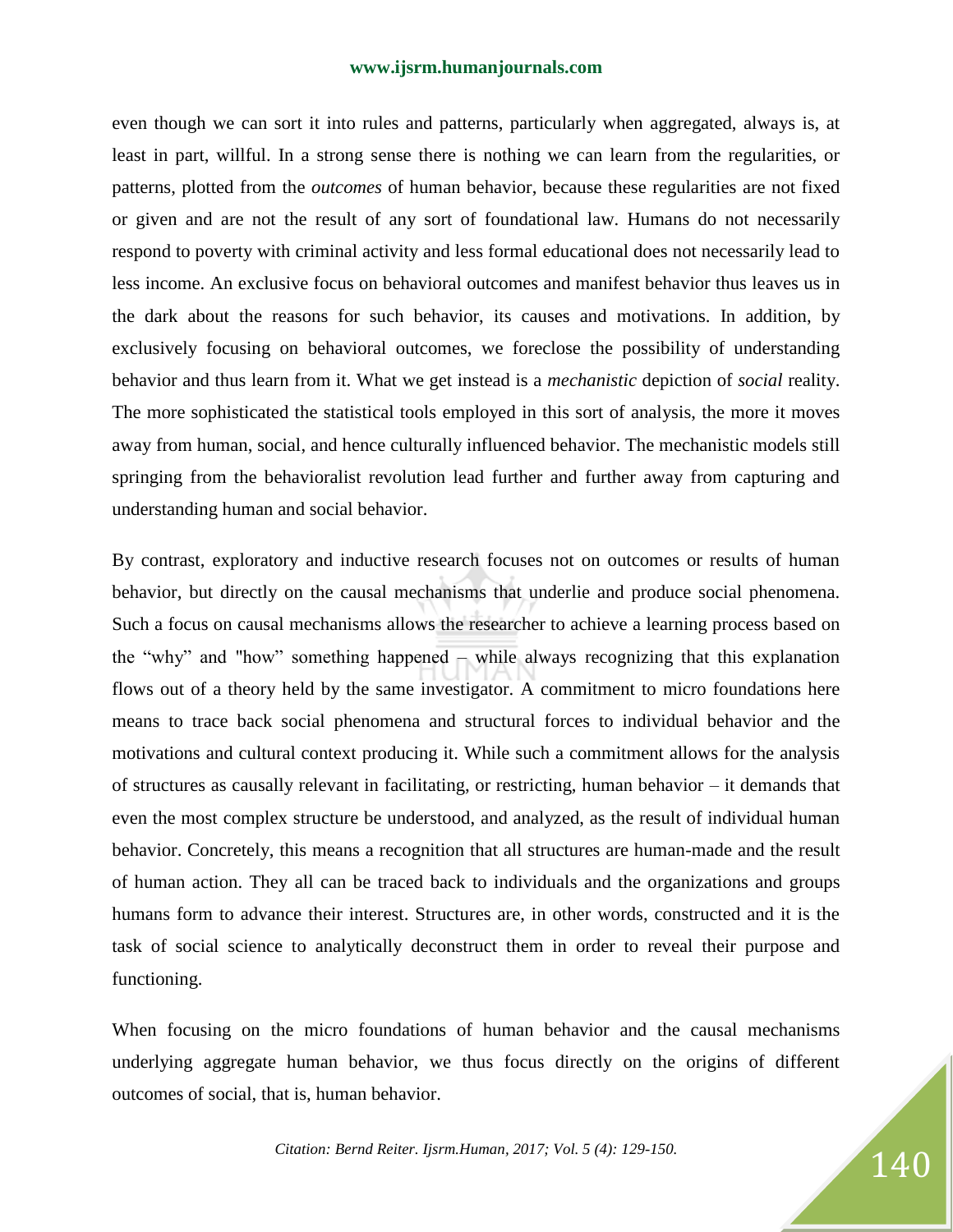What, then, is a causal mechanism? Causality cannot be assumed as given and having an independent ontology "out there" – but to the contrary: causality is a way of looking at the world, giving it a specific order and putting it into mental sequence. Causes, in short, beyond the trivial ones, are imprinted on the world by the observer or researcher. Different researchers ask different questions and employ different research methods – and thus produce different kinds of causality. Concretely, regression research proposes co-presence of correlational factors, process tracing proposes temporal sequencing as causally relevant and set theoretic analysis proposes shared membership in different sets as its basic logic of cause.

In most exploratory research, causal mechanisms are assumed to work sequentially, that is in temporary order, so that one event causes, or produces, the next. The prime method to establish such causal sequencing is process tracing. Processes tracing *assumes* necessity in the world (SAYER, 2003) by assuming the power of structure and agency in having, forcing, producing, limiting, or enabling certain consequences. However, we should remain cautious about the ontological status of these relations in the social world – given the absence of laws. When hypothesizing a causal mechanism first, however, we can then assess to what degree reality conforms to our expectations and thus reach reliable statements about the importance, relevance, and magnitude of our causal mechanism. Once we detect a causal mechanism behind the manifest behavior, we can then stipulate and to some degree assess how relevant this causal mechanism is. The statements we can formulate based on this approach will be of the kind: if the causal mechanism x is present, it is very likely that y will follow – all else remaining equal. To illustrate: once we understand why a group of people react to perceived foreigners with racist and exclusionary attitudes, we can then proceed to examine how important this causal mechanism is elsewhere and in other situations.

Exploratory and inductive research thus allows for limited generalizations, not based on the outcome, but on the presence, or partial presence, or shared causal mechanisms. If we find out that one group of workers, in an economically depressed situation, demonstrates racists attitudes towards foreigners and immigrants *because they perceive them as a threat to their already precarious jobs and livelihoods*, then we can test to see if other workers, who share similar perceptions, demonstrate the same attitudes towards foreigners and immigrants. When proceeding this way, we thus generalize from the causal mechanism, not the outcome and by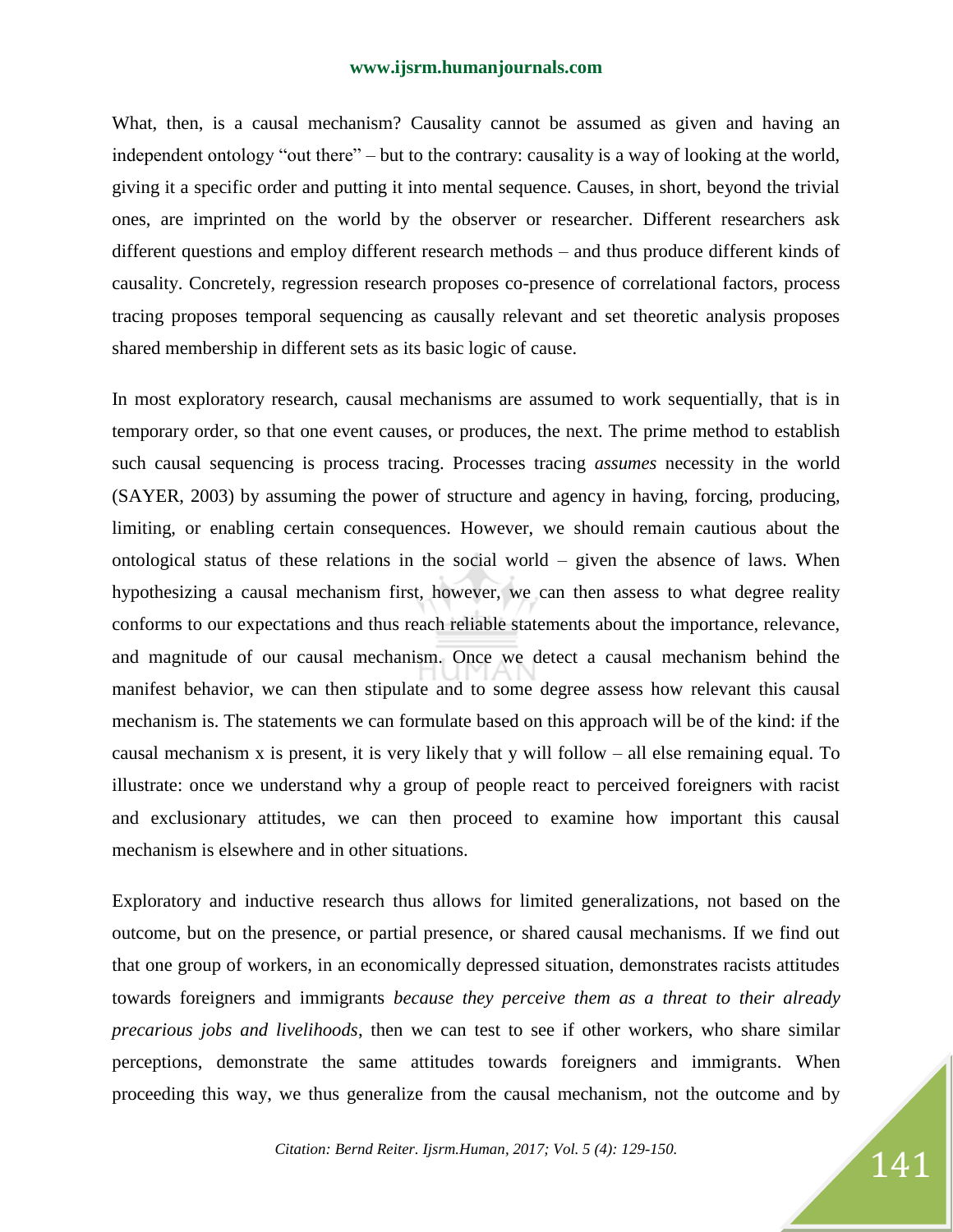doing so we add to our understanding of the *why* of racist attitudes. Such research also enables us to then think about possible solutions to racist attitudes – because we understand what causes them. None of this is possible in confirmatory, behavioralist, statistical research.

The prime way to assess the importance of causal mechanisms is through conducting case studies. (GEORGE & BENNETT, 2005)

#### **An Inductive / Exploratory Research Program**

To accept the provisionality of one's conclusions and explanations about reality implies avoiding exclusive claims about reality. It means recognizing, explicitly, that all explanations are partial, incomplete, and open to revision, or: that all theories are under-determining, leaving much room for alternative and competing explanations even of the same segment of reality.

If our theories and assumptions about the world cannot close the gap that separates them from reality and if theories and hypotheses have more to do with our own mental, social, and cultural conditions than with the "objective" reality we experience and observe, then our theories and ideas only allow us to explain and make sense of the world for ourselves. Empirical research, then, is an endeavor where a researcher seeks to explain a well-defined segment of reality to him-, or herself. This also implies that what makes sense to one researcher does not necessarily make sense to another, as the positionality of each determines what a person deems relevant and significant.

If successful, an explanation can provide a fruitful and plausible way to see and explain a segment of reality to a specific researcher, given his or her positionality. An explanation so derived will never be the only way to explain this reality. This then leads to a more modest formulation of assertions about reality and how reality "really" is. Instead of advancing arguments that make exclusive claims about truth, exploratory research offers more or less plausible and therefore fruitful ways to examine and explain a limited segment of reality.

Following the insights provided by Charles RAGIN (2014), qualitative research in the social sciences has no way of truly testing a theory or explanatory model, as the number of possibly relevant factors, or variables, tends to exceed the number of available cases, thus creating a "degrees of freedom" problem. (RAGIN, 2014:11) Instead of "testing theory," as most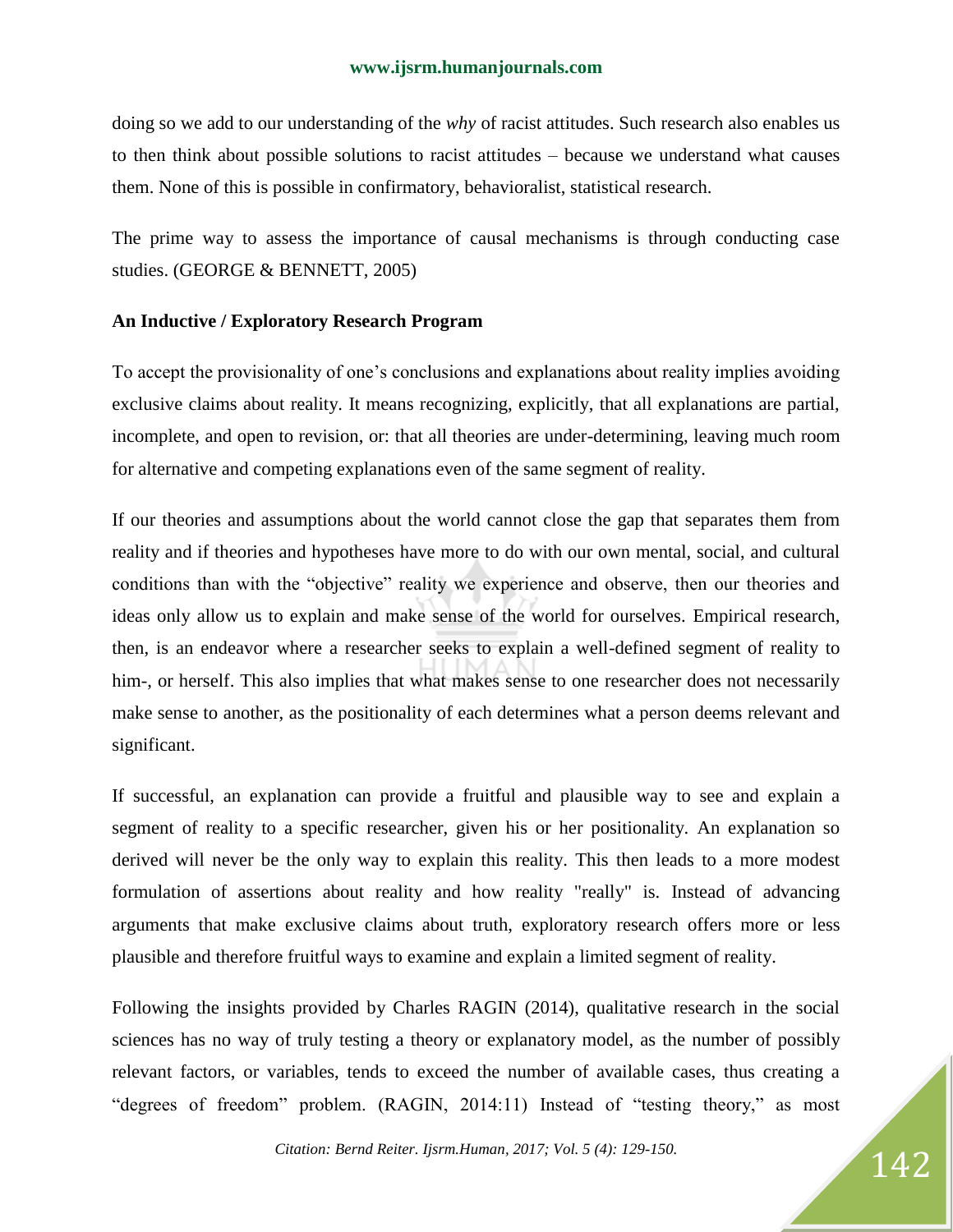confirmatory research sets out to do, ignoring the insights of even Karl POPPER (2002) on whose insights this kind of research builds, inductive and exploratory research openly embraces a *using* of theory in order to assess its explanatory strength and predictive power and make sense, or explain, a previously defined segment of reality. Qualitative, inductive and hence exploratory research sets out to explain limited segments of reality by suggesting a causal order, and sequence, of events. It does not claim that this order is inherent in reality, but instead remains skeptical about the "true" nature of causality in the world and only suggest a useful and helpful way to explain it by putting in into causal order.

Exploratory research thus *assumes* causal necessity in the world, but only for the purpose of suggesting a helpful and useful way of explaining it. As this formulation already suggests, usefulness is dependent on the aim of the research, as the first question arising from this formulation is: useful for what and to whom? Exploratory inductive research thus cannot escape a critical positioning of the researcher and his or her interest and positionality with regard to the research conducted.

In terms of procedure, this means that a research must start any research project by first explaining his or her own positionality and interest in this project. This includes a critical reflection on the limits one's positionality imposes on the research – and a strategy to address, mitigate, or even overcome these limits. While a total overcoming of one's limitation is out of reach, much can be accomplished by explicitly addressing biases and shortcomings of access and understanding. This could mean working in teams and comparing findings obtained by males to those obtained by females; white and black researchers; researchers sharing the cultural framework of those researched to those by foreigners; etc. A strategic addressing of shortcomings and biases can only be achieved, or even designed, after the limitations of the initial researcher have been recognized. The insights driving an exploratory and inductive research project are derived from hermeneutics, or more precisely, the hermeneutic circle.

#### **Exploratory Research Design**

Exploratory research, similar to confirmatory research, must begin with an explicit theory and clear and precisely formulated hypotheses. This is so, because taking positionality and partiality of research seriously means, first and foremost, that a pure exploration of reality is impossible,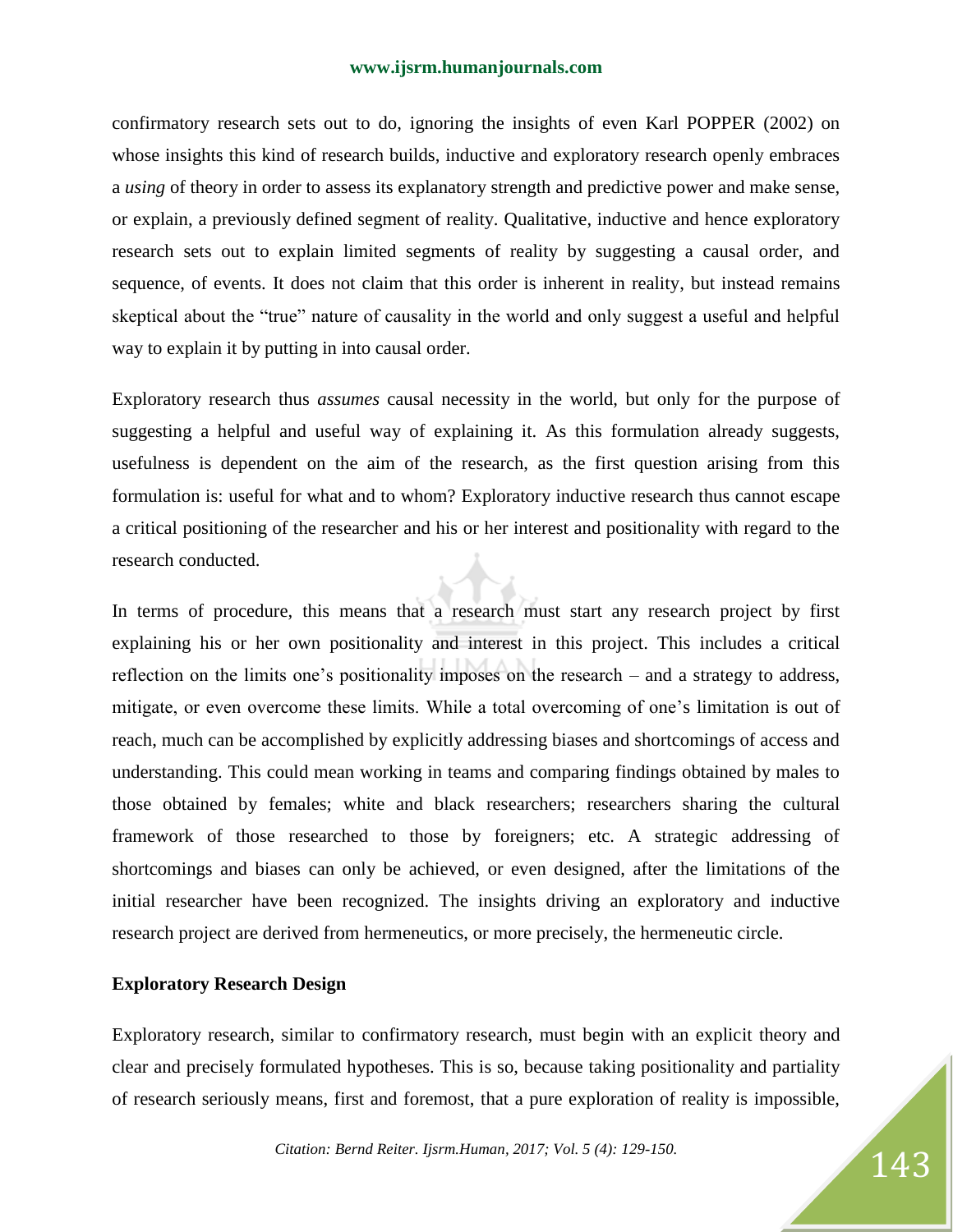just as bracketing of the researcher's identity and cultural background are impossible. Instead of a "grounded" theorizing, exploratory and inductive research demands an a-priori explanation or theory and hypothesis as a first step. Different from purely deductive research, however, it asks, in the second step, how the positionality and situatedness of the researcher impacts this initial theorizing and it demands a critical treatment, and justification, for the selection of one theory over another.

Unlike confirmatory research, exploratory research does not aim at testing these hypotheses, since they cannot be proved, as POPPER (2002) has shown. Exploratory research instead asks how much a theory and a hypothesis can explain, how well it can explain it, or how meaningful and fruitful an explanation is. Explorative research is successful if a previously formulated theory and a hypothesis explain something very well, which means the explanation provides a strong and robust connection between a cause and an outcome. Exploratory research seeks to provide new explanations that have been previously overlooked and it can do so through the active involvement of the researcher in the process of amplifying his or her conceptual tools to allow him or her to raised new questions and provide new explanations of a given reality, from a new angle.

As the process of "making sense" of a phenomenon is a gradual process that can be compared to a learning process, exploratory research is characterized by a process of reformulating and adapting explanations, theories, and initial hypotheses inductively. It begins, in other words similar to deductive research, with previously formulated theories - but it does not stop there. Instead, it uses empirical data to refine, adapt, or specify and reformulate theories and initial hypotheses to the point that the observed makes more sense to the observer and is thus explained better, i.e. in a more plausible and consistent way. Instead of a pure discovery, we must content ourselves in this way, with a gradual expansion of our conceptual tools of perception that allows us a better, or deeper understanding of the world based on what we already know.

Exploration thus starts at the same place of deduction, namely with the explicit formulation of theories and hypotheses. But different from deduction, exploration seeks to refine, adapt, or change the initial explanation in an itinerary process of applying other explanations to the observation in a forth-and-back between theory and reality. This process is best described and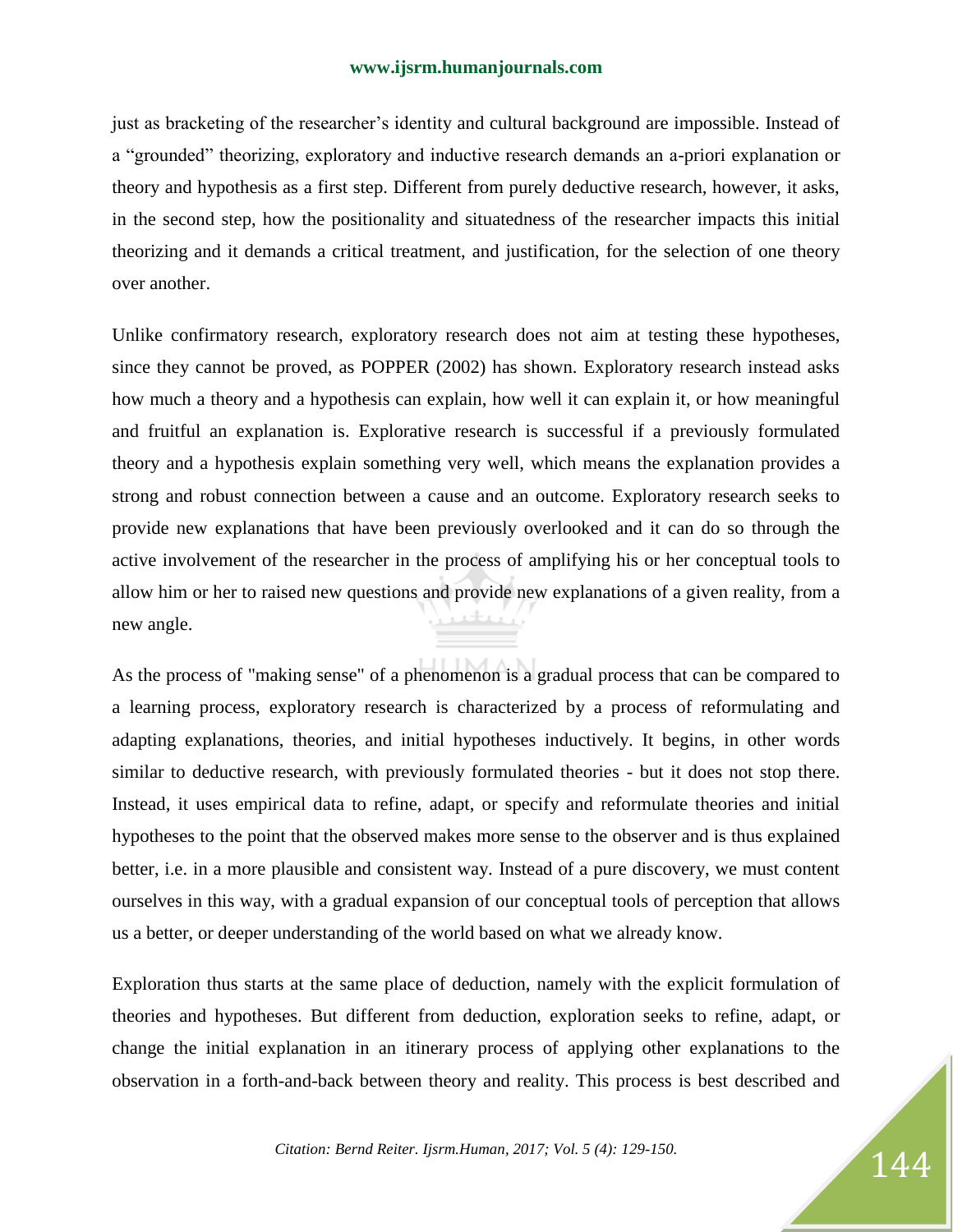explained by Hans-Georg GADAMER (1994), in his masterpiece, *Truth and Method* ("Wahrheit und Methode"). Gadamer called the itinerary process of making sense of the reality the "hermeneutic circle." As researchers trying to explain a reality, we enter the hermeneutic circle with preliminary explanations and aware of our own interests and limitations. We compare details to contexts. We use specific information and compare it to the general, historical data and the contextual, as well as biographical information available about an author, or research subject, and his, or her, times. We use these to make sense of what we see, to put it in context. Initially not all information we perceive will make sense and we cannot explain everything we see, as we are able to place them within the relevant context. Gradually, we learn more about the segment of reality that we want to research and this learning suggests other ways to explain it. With this, we reformulate our explanations. Gradually, any and all new and additional empirical data will "makes sense" and "fall into place" – i.e. it fits our refined and reformulated explanation. Eventually we arrive at a point where we do not learn anything anymore, namely: the point where any new information just confirms our explanation. With this, the hermeneutic circle closes. The process of closing the hermeneutic circle, in other words, consists of a process of fusing interpretative horizons of the observer with the observed.

There are two important qualifications that characterize this process. On the one hand, a selfcritical attitude is required from the researcher. A researcher should not attempt to "suspend" their beliefs and convictions - because this is impossible. On the contrary, she needs to make them explicit and integrate them into the process of understanding and explaining. In concrete terms, this means asking how our gender, our ethnicity, our social class, status, education, and background influence what we perceive and how we interpret the perceived. Only when we have more clarity on this, can we try to make them integral to our explanations - recognizing the limits of our findings. It also means that we have to be aware not just about who we are, but also how we are perceived by others and how this perception influences their behavior towards us.

The second qualification is that the process of understanding others is a potentially endless process, because we know that human consciousness operates in a closed and auto-poetic way, making a full understanding of the other impossible. In order to limit an investigation, again, we need a theory and a previously established hypothesis, connected to a precisely formulated research question. Only if we have a research question formulated in a precise and clear way can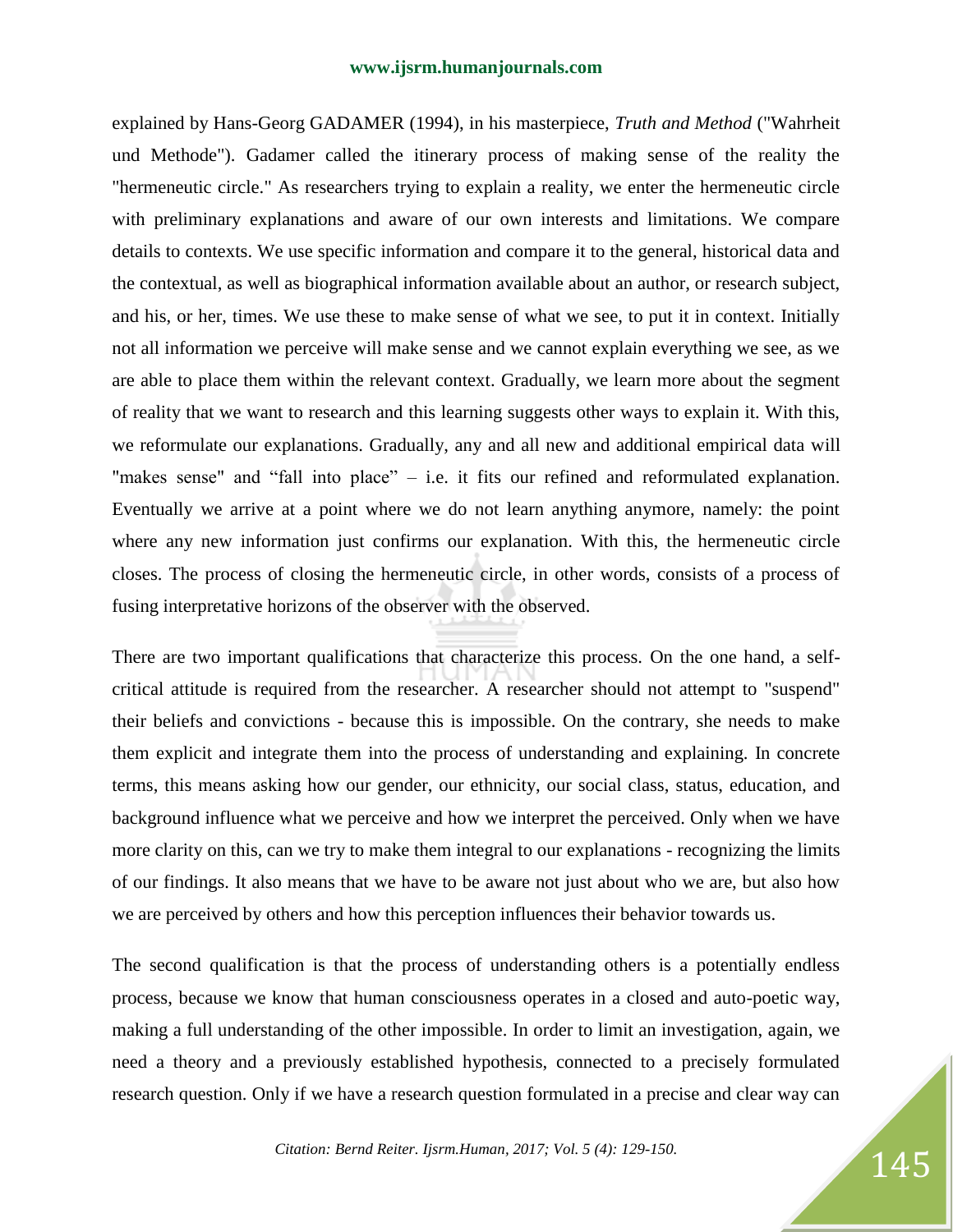we limit the scope of our investigation. The potentially never-ending understanding and or neverclosing hermeneutic circle closes with the answer to our research question. This explanation can then be shared, and if successful, it can assist others to formulate equally fruitful research questions and designs. This does not automatically translate into relativism. In exploratory research, there are better and worse explanations. What are the criteria?

#### **Dialectics**

A strong rationale for choosing an exploratory research design is that exploratory social science has the potential to be more insightful than confirmatory research by applying dialectical thinking. Dialectics, explains Theodor W. ADORNO (1973), means "to achieve something positive by means of negation." (ADORNO, 1973, p.XIX) The systematic treatment of dialects goes back to Georg Wilhelm Friedrich HEGEL and his *Phenomenology of the Spirit*, first published in Germany as part one of his System of Science in 1807. Hegelian dialectics has three components, namely circularity, where all existence is constituted by its own negation, thus forming a whole only through this circle; the contradiction and its resolve (Aufhebung); and idealism. (SARLEMIJN, 1971, p. 4) Juku 7.

In 1841, the young Karl MARX famously "put Hegel back on his feet" by stripping him from its idealistic component, and proposing a dialectic materialism instead. (MARX, 1971 [1841/42], p.28) It is this version of dialectics that inspired the critical theorists of the Frankfurt School, especially Theodor W. Adorno, Max Horkheimer, and Herbert Marcuse. Instead of Hegel's ontological dialectics, what interests exploratory social scientists today is the analytical methodology that emerges alongside its ontological counterpart, that is: a dialectics stripped of its ontological component and its belief in a rationally unfolding Zeitgeist. We are thus left with dialectical thinking as the sole, remaining component of the original dialectics.

According to MARCUSE (1960), "the power of negative thinking is the driving power of dialectical thought, used as a tool for analyzing the world of facts in terms of its internal inadequacy. (...) 'Inadequacy' implies a value judgment. Dialectical thought invalidates the a priori opposition of value and fact by understanding all facts as stages of a single process – a process in which subject and object are so joined that truth can be determined only within the subject-object totality. All facts embody the knower as well as the doer; they thus 'contain'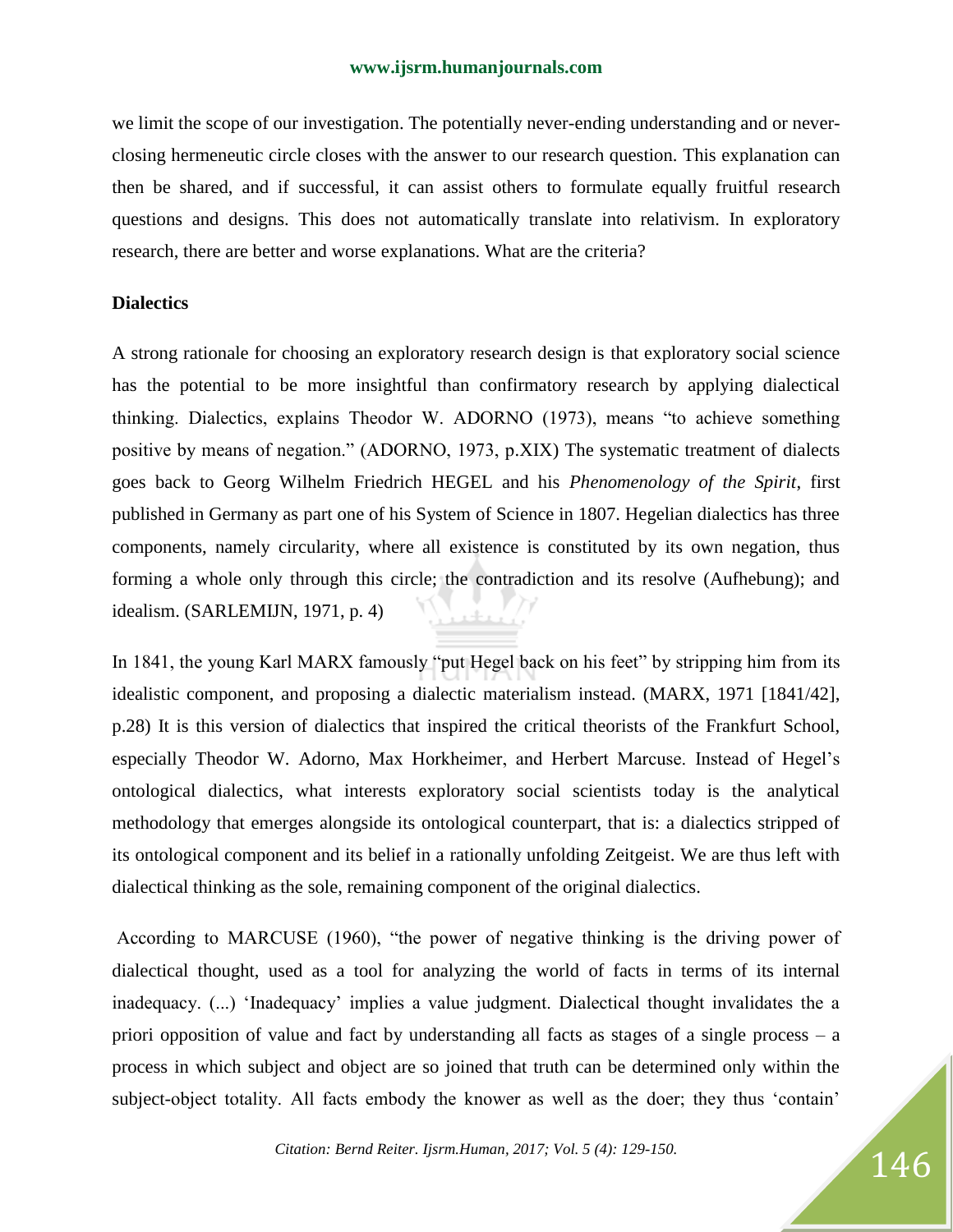subjectivity in their very structure." (MARCUSE, 1960, p.VIII)

In other words: there can be no objective or neutral social science, because the researcher is always and automatically involved and implicated with the object and the subjects of his or her inquiry. Dialectical thinking, i.e. thinking about inherent contradictions and understanding progress not as a linear process but a gradual unfolding of oppositional forces provides a fruitful way to conduct social science, even more so if and when social scientists accept that they themselves are part of history's unfolding and deeply involved in the reproduction of the knowledge they seek to analyze, which is what Marcuse suggest in the quote above.

A good example of this kind of thinking is provided by Karl MARX and Friedrich ENGELS (1848), in their attempt to describe and explain the revolutionary power of markets in the *Communist Manifesto*, as well as by HORKHEIMER & ADORNO (1944) in their *Dialectics of the Enlightenment*. Both books offer powerful diagnostics of our time.

HORKHEIMER & ADORNO (1944), for example, detected in the project of demystifying the world, dating back to ancient Greece and the word "enlightenment," the seeds of its reversal into an even worse state of affairs, where individuality succumbs to mass society and human desires and actions blindly follow the dictates of empty consumerism. Thus, the rational project of enlightenment becomes irrational. The lack of freedom that characterized the old world is replaced by a lack of freedom even worse: the fetishism of the market and the products that we seem compelled to buy, knowing that they will not bring happiness or peace of mind.

In a slight variation to the dialectical tradition, which is still burdened by the legacy of Hegel who suggested that history itself develops dialectically, explorative research uses dialectical thinking as an analytical tool and a way of approaching reality. It suggests thinking and analyzing history through the prism of dialectics – and thus allowing new perspectives and angles. A dialectical approach to phenomena allows us to go beyond the common knowledge in the social sciences, often the result of simplistic, dualistic models. Instead of focusing on dualisms and discrete phenomena, dialectics directs our attention to the processes and the connecting elements that link different phenomena together. This results in a search for processes, for causal mechanisms and dynamics, for contradictions and forces in tension, working in different directions.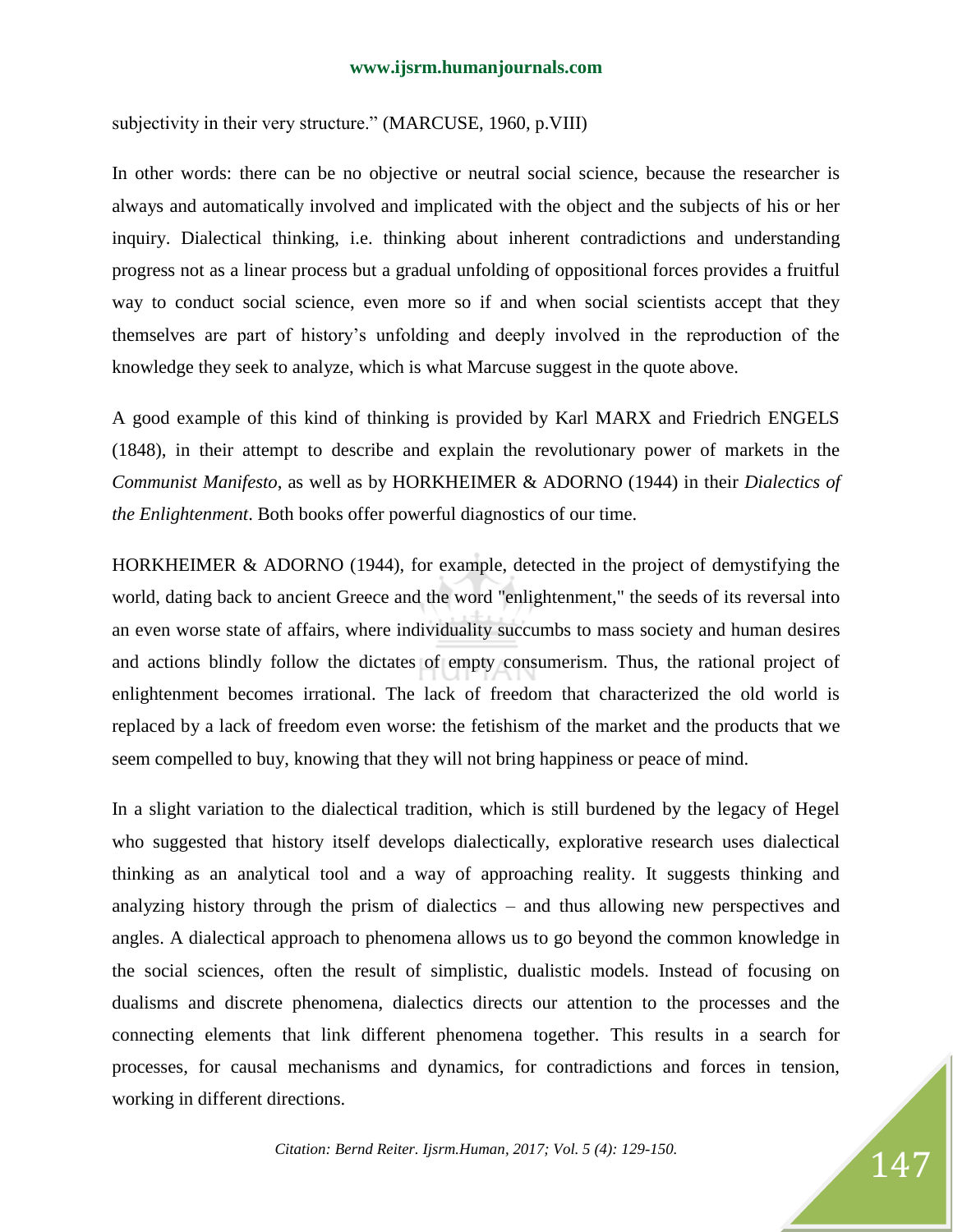Therefore, when approaching reality dialectically, we can analyze connectivity, entanglements and mutual constitutions, and include realities where conflict and disputes over privileges and access is constant and inherent. Instead of hiding contradictions, dialectics suggests focusing on them and starting a new explanation from this very contradiction and then move outward. A good example of such a procedure is provided, for example, by the seminal work of Thomas HOLT (1992). In *The Problem of Freedom*, Holt anchors his analysis of post-abolition Jamaica precisely on the contradictions arising from freed slaves in the midst of plantation societies demanding free, or very cheap labor.

#### **Conclusion: Explorative, Hermeneutic, and Dialectic Research**

In this article, I have tried to argue and prove that inductive, explorative and dialectical inquiry can be reliable and rigorous when performed in a structured, transparent, and honest way. If successful, the findings and reflections so produced may help shed new light on phenomena that have been explained in part and in different ways. Moreover, if successful, exploratory research can help raise awareness among researchers and their audiences by revealing previously unsuspected connections and causal mechanisms. Instead of applying a ruler to social reality, exploratory research proposes to understand others and their cultures and societies through a process of fusing the interpretative horizons of the researcher and the researched. By applying dialectical thinking, it further suggests to focus not on plain and easy-to-understand regularities, but instead on contradictions.

Since the procedural devices necessary for conducting exploratory research are not large and sophisticated, explorative research also has something to offer to non-specialists and nonacademics. There are no secrets or complicated procedures that require years of initiation. Instead, there is a committed dedication to the phenomenon under scrutiny and systematic, critical, open, and self-reflective research. Explorative research conducted thus becomes an instrument of the expansion of knowledge, awareness, and of conceptual and intellectual expansion. It has an emancipatory potential and is in the best sense a process of increasing awareness, education, and *Bildung*.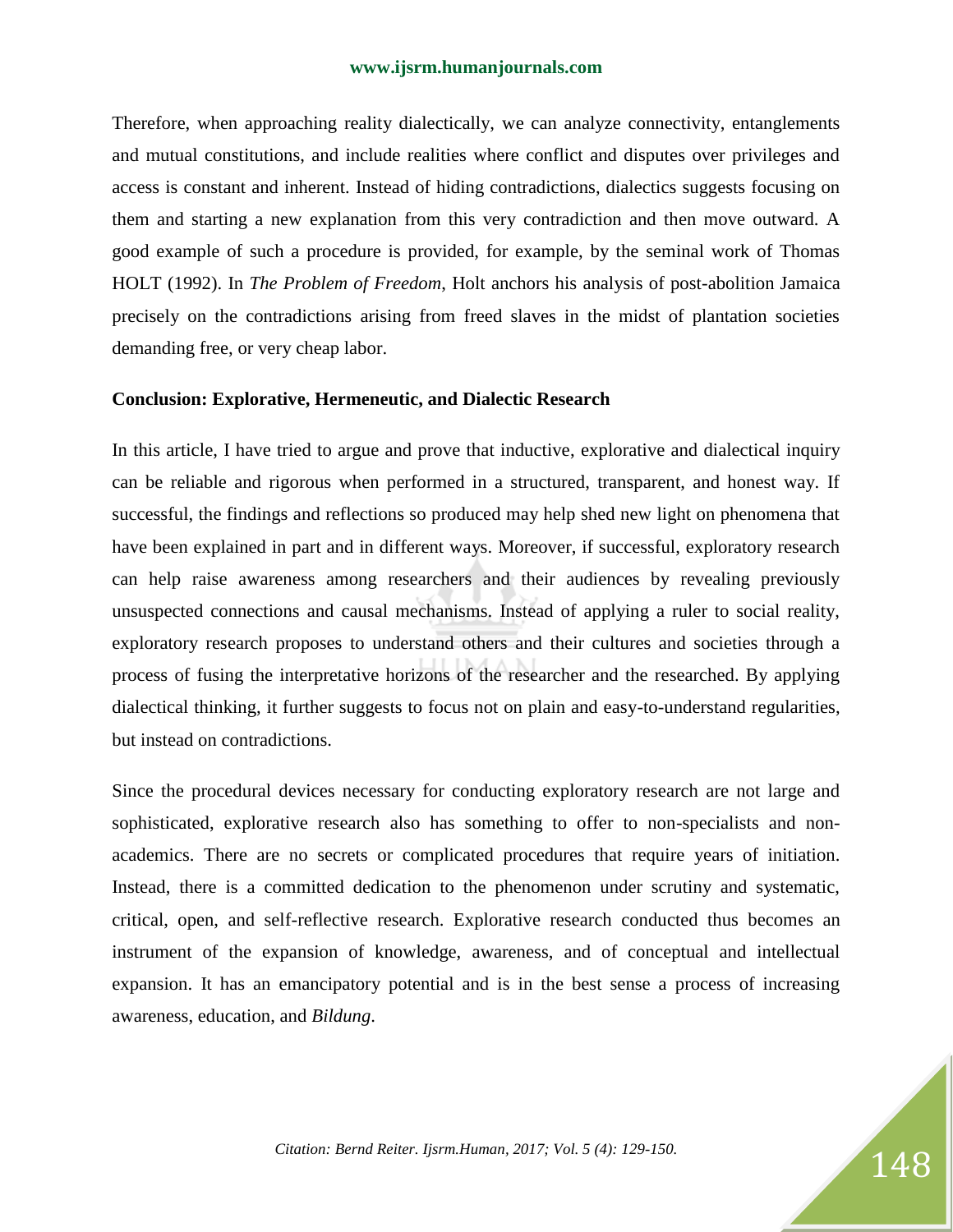#### **REFERENCES**

- 1. Adorno, Theodor W. (1973). *Negative Dialectics*. New York: Seabury Press.
- 2. Bhaskar, Roy. (2008). *A Realist Theory of Science*. New York: Verso.
- *3.* Agar, Michael (2006). An Ethnography By Any Other Name ... [149 paragraphs]. *Forum Qualitative Sozialforschung / Forum: Qualitative Social Research*, *7*(4), Art. 36, [http://nbn-](http://nbn-/) resolving.de/urn:nbn:de:0114 fqs0604367.
- 4. Bendassolli, Pedro F. (2013). Theory Building in Qualitative Research: Reconsidering the Problem of Induction [50 paragraphs]. *Forum Qualitative Sozialforschung / Forum: Qualitative Social Research*, *14*(1), Art. 25, http://nbn-resolving.de/urn:nbn:de:0114-fqs1301258.
- 5. Berger, Peter and Thomas Luckmann. (1966). *The Social Construction of Reality*. New York: Doubleday.
- 6. Bhaskar, Roy. (2008). *A Realist Theory of Science*. New York: Verso.
- 7. Blumer, Herbert (1954). What is Wrong with Social Theory? *American Sociological Review*, *19*, 3-10.
- *8.* Bowen, Glenn. (2006). ―Grounded Theory and Sensitizing Concepts.‖ *International Journal of Qualitative Methods* 5 (3), September 2006:1-9
- 9. Brady, Henry and David Collier (eds.) (2004). *Rethinking Social Inquiry*. Lanham: Roman and Littlefield.
- 10. Feyerabend, Paul. (2010). *Against Method*. New York: Verso.
- 11. Freire, Paulo. (1993). *Pedagogy of the Oppressed*. New York: Continuum.
- 12. Gadamer, Hans Georg. (1994). *Truth and Method*. London: Sheed and Ward.
- 13. George, Alexander and Andrew Bennett. (2005). *Case Studies and Theory Development*. Cambridge: MIT Press.
- 14. Gerring, John. (2001). *Social Science Methodology*. New York: Cambridge University Press
- 15. *Case Study Research: Principles and Practices*. New York: Cambridge University Press.
- 16. Glaser, Barney (1978). *Theoretical Sensitivity. Advances in the Methodology of Grounded Theory*. Mill Valley, CA: The Sociology Press.
- 17. Glaser, Barney (1992). *Emergence vs. Forcing: Basics of Grounded Theory Analysis*. Mill Valley, CA: human Sociology Press.
- *18.* Glaser, Barney & Strauss, Anselm (1967). *The Discovery of Grounded Theory: Strategies for Qualitative Research*. New York: Aldine de Gruyter.
- 19. Haraway, Donna. (1988). "Situated Knowledges: The Science Question in Feminism and the Privilege of Partial Perspective.‖ *Feminist Studies*, Vol. 14. N. 3 (Autumn 1988), 575-599.
- 20. Harding, Sandra (ed.) (1993). *The "Racial" Economy of Science*. Bloomington: Indiana University Press.
- 21. *Whose Science ? Whose Knowledge ?* Ithaca : Cornell University Press.
- 22. *Science from Below*. Durham: Duke University Press.
- 23. Hegel, Georg Wilhem Friedrich. (1979). *Phenomenology of Spirit*. New York: Oxford University Press.
- 24. Hempel, Carl. (1966). *Philosophy of Natural Science*. New Jersey: Prentice Hall.
- 25. Holt, Thomas C. (1992). *The Problem of Freedom*. Baltimore: Johns Hopkins University Press.
- 26. Horkheimer, Max and Theodor W. Adorno. (1997). *Dialectic of Enlightenment*. London: Verso.
- 27. Kelle, Udo (2005). "Emergence" vs. "Forcing" of Empirical Data? A Crucial Problem of "Grounded Theory" Reconsidered [52 paragraphs]. *Forum Qualitative Sozialforschung / Forum: Qualitative Social Research*, *6*(2), Art. 27, http://nbn-resolving.de/urn:nbn:de:0114-fqs0502275.
- 28. Knoblauch, Hubert (2014). Qualitative Methods at the Crossroads: Recent Developments in
- 29. Interpretive Social Research [31 paragraphs]. *Forum Qualitative Sozialforschung / Forum: Qualitative Social Research*, *14*(3), Art. 12, http://nbn-resolving.de/urn:nbn:de:0114-fqs1303128.
- 30. Latour, Bruno, Steve Woolgar, and Jonas Salk. (1986). *Laboratory Life*. Princeton: Princeton University Press.
- 31. Little, Daniel. (1998). *Microfoundations, Methods, and Causation*. New Brunswick: Transaction Publishers.
- 32. Luhmann, Niklas. (1996). *Social Systems*. Stanford: Stanford University Press.